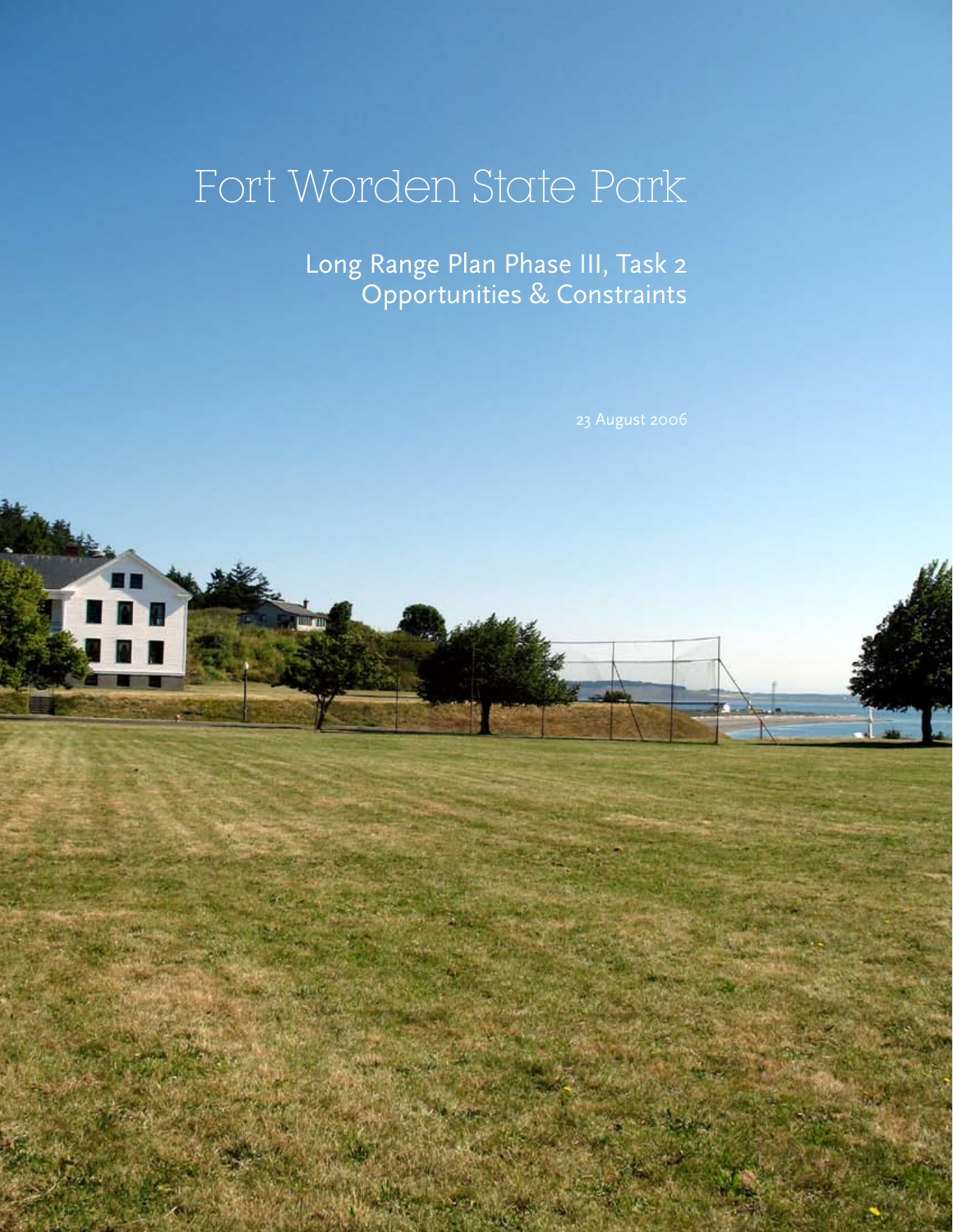#### *This Opportunity and Constraints Report*

*begins with an overview of the Fort Worden long range planning process. Next it presents the need for baseline improvements that should be made regardless of the specific direction selected for future park development. Then it summarizes five thematic models developed by the consultant team in collaboration with the park and its partners. Each thematic model identifies the target market of park visitors, changes to facilities and amenities, historic preservation considerations, and evaluates the opportunities and constraints. There is a comparative analysis of the thematic models in relation to the values of Fort Worden, estimated costs and potential remedies. Finally, it addresses the next steps in the development of options for the future programming and improvement of Fort Worden.*

 1......... Overview 5......... Baseline Improvements 7......... Thematic Models 7 Q ........ Next Steps 2.7 ........ Universe of Ideas 20 ........ Meeting Notes

*prepared by* Kate Warman, Marcia Wagoner & Michael Read, PRR *in collaboration with* Andy Olsen, The Chambers Group Barbara Swift, Swift & Company David Hansen, Outworks Consultants David Rutherford, ARC Architects Ellen Sollod, Sollod Studio LLC Greg Easton, Property Counselors Kate Burke, Fort Warden State Park Peter Herzog, Washington State Parks Thatcher Bailey, Centrum

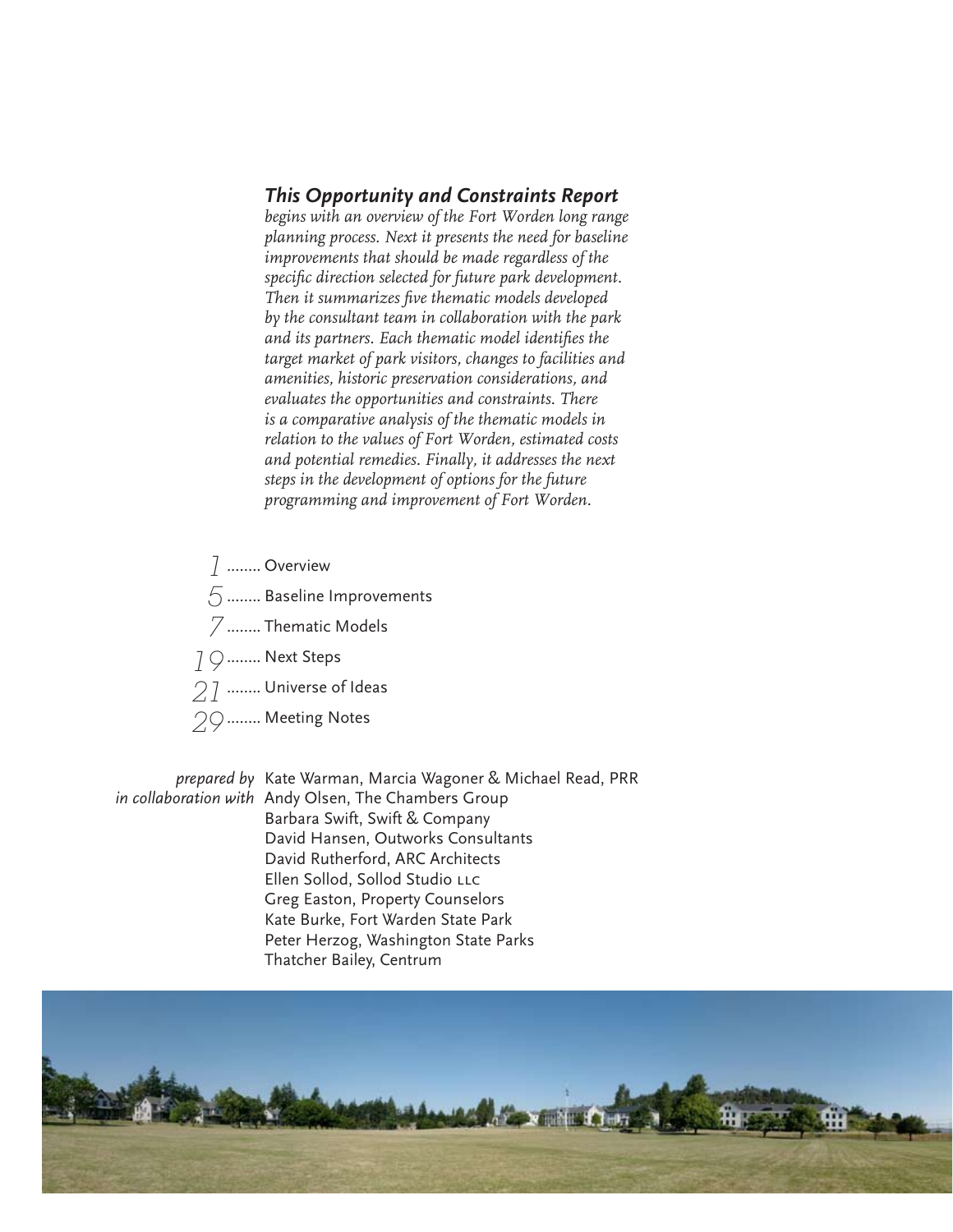# Overview

Fort Worden is a 434-acre state park located on Washington's Olympic Peninsula, within the historic city of Port Townsend. Originally a military fort, the Washington State Parks and Recreation Commission dedicated the Fort Worden State Park Conference Center in 1973. Since that time, the park has served the public as a destination for recreation, conferences and arts activities, and provides a variety of accommodations and meeting facilities. Fort Worden is listed on the National Historic Register as a Historic District, and has been designated by the U.S. Department of the Interior as a National Historic Landmark.

Fort Worden is a partnership of the Washington State Parks and Recreation Commission, the Washington State Arts Commission, resident cultural institutions and businesses operating at the park, and major donors. The partners work collaboratively to:

- Promote personal growth and professional development through conferences, workshops, performances and events for individuals and groups
- Develop and manage businesses that fund annual operations •
- Attract public-private funding for capital projects and endowment •
- Restore and preserve significant historical, cultural and natural resources of the area.

As a unique site with exceptionally memorable characteristics, Fort Worden has grown over the thirty year period into an unusual and highly successful destination that visitors return to over and over again. This success can be measured in a variety of ways: return visits, percent of costs covered by revenues, the diversity of programs and activities and the unusually clear concise statement of vision and mission.

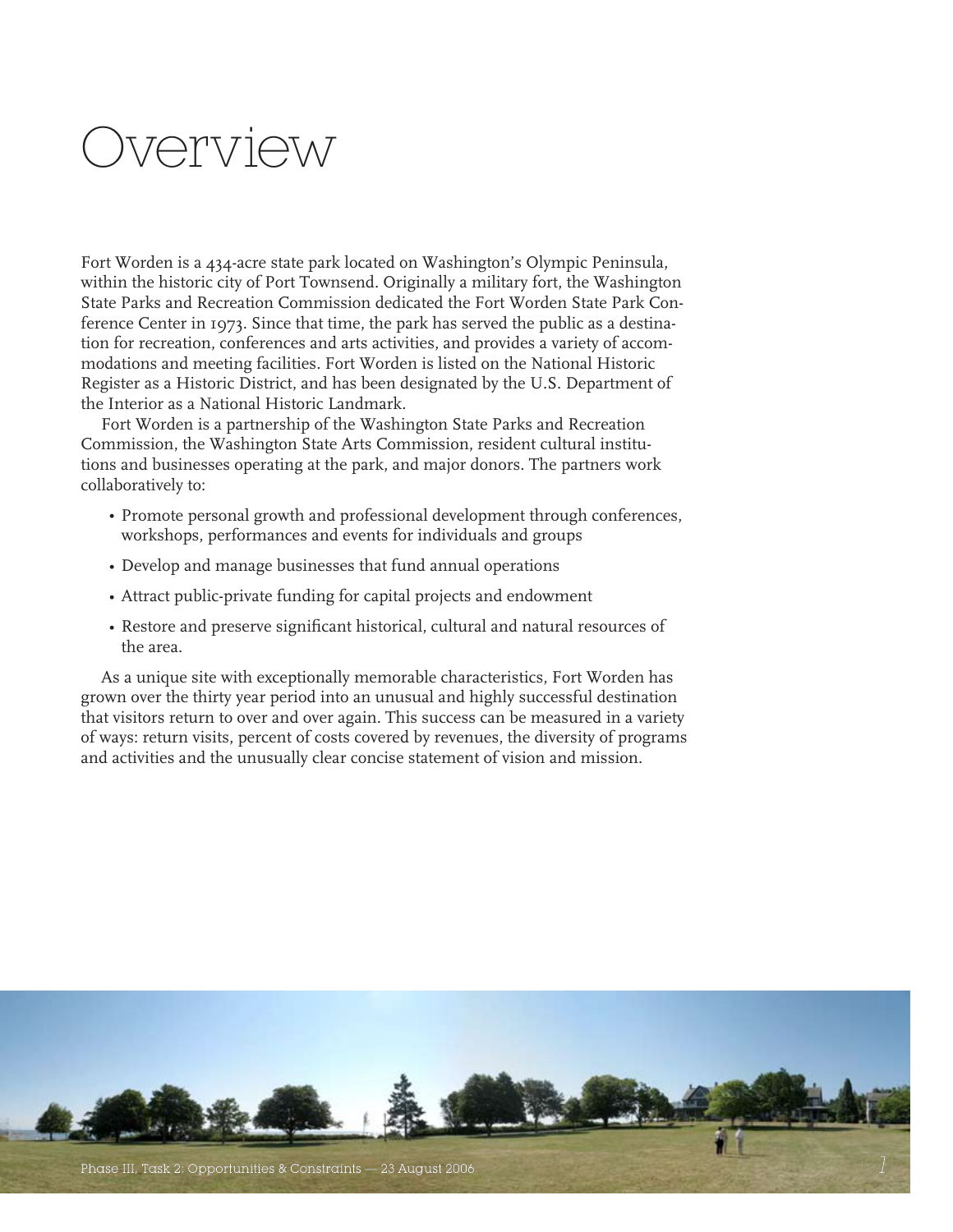#### **Long Range Planning**

As the Washington State Parks and Recreation Commission prepares for its centennial celebrations in 2013, it has charged all Washington state parks to develop a long range plan. The plans must address:

- Stewardship of the natural environment
- Enjoyment, health and learning promoting cultural heritage and physical well-being
- Public service
- Facilities maintenance and renovation •
- Financial strategy

In response to the Centennial 2013 requirements, Washington State Parks and its Fort Worden partners have embarked on a long-range planning process. The Fort Worden Program Development, Historic Preservation and Business Plan will guide the future development of the park and shape the visitor experience for generations to come.

The challenge for developing a long-range plan at Fort Worden is to build on the remarkable diversity and richness of experience that already exists at the park. The park and partners have created an innovative framework—a clear vision, mission and values that build upon the park's history and patterns of use. This framework will enable Fort

#### **Vision**

Fort Worden is a legendary gathering place where people from around the world are transformed through retreat, renewal, and discovery.

#### **Mission**

Fort Worden is Washington's state park and conference center for recreation, arts, culture, history and the environment. It is a confluence of creative learning, recreation, and retreat opportunities, for people of all ages, abilities, and backgrounds.

Fort Worden is a partnership of the Washington State Parks and Recreation Commission, the Washington State Arts Commission, resident cultural institutions and bushiness, and major funders, achieving financial vitality through coordination and collaboration.

The partnership

- 1. Promotes personal growth and professional development through conferences, workshops, performances, exhibitions and special events for individuals and groups;
- 2. Develops and manages businesses that fund annual operations;
- 3. Attracts public and private funding for capital projects and endowments;
- 4. Restores, preserves, and interprets the significant historical, cultural and natural resources of the area.

#### **Values**

#### **Stewardship**

Fort Worden develops, cares for, and manages the park and serves visitors, volunteers, and donors through local, native, and sustainable environments and economies. Activities, programs, and individual visitor experiences at Fort Worden are framed around discovery of, attentiveness to, education about, and deep appreciation of its specific natural, cultural, and historical environments.

#### **Integration**

The economic vitality the park is a direct function of the economic vitality of all the park partners. All businesses, programs, and services at the park are dynamically integrated in active demonstration of shared and interrelated and core values and economic strategies.

#### **Learning: Creativity & Discovery**

Fort Worden serves individuals and gatherings dedicated to preserving and revitalizing cultural traditions, taking creative risks, and generating new practices, ideas, and conversations.

#### **Culture of Hospitality**

Programs, services and facilities are designed, developed, and promoted to attract, welcome, and be accessible to all individuals Fort Worden whose interests are aligned with the missions, visions, and values of Fort Worden partners.

#### **Play**

A commitment to individual health, renewal, and transformation is enhanced by maintaining open space and facilities for retreat and enjoyment as well as self-directed and organized outdoor skills programs that heighten respect of natural and cultural environment.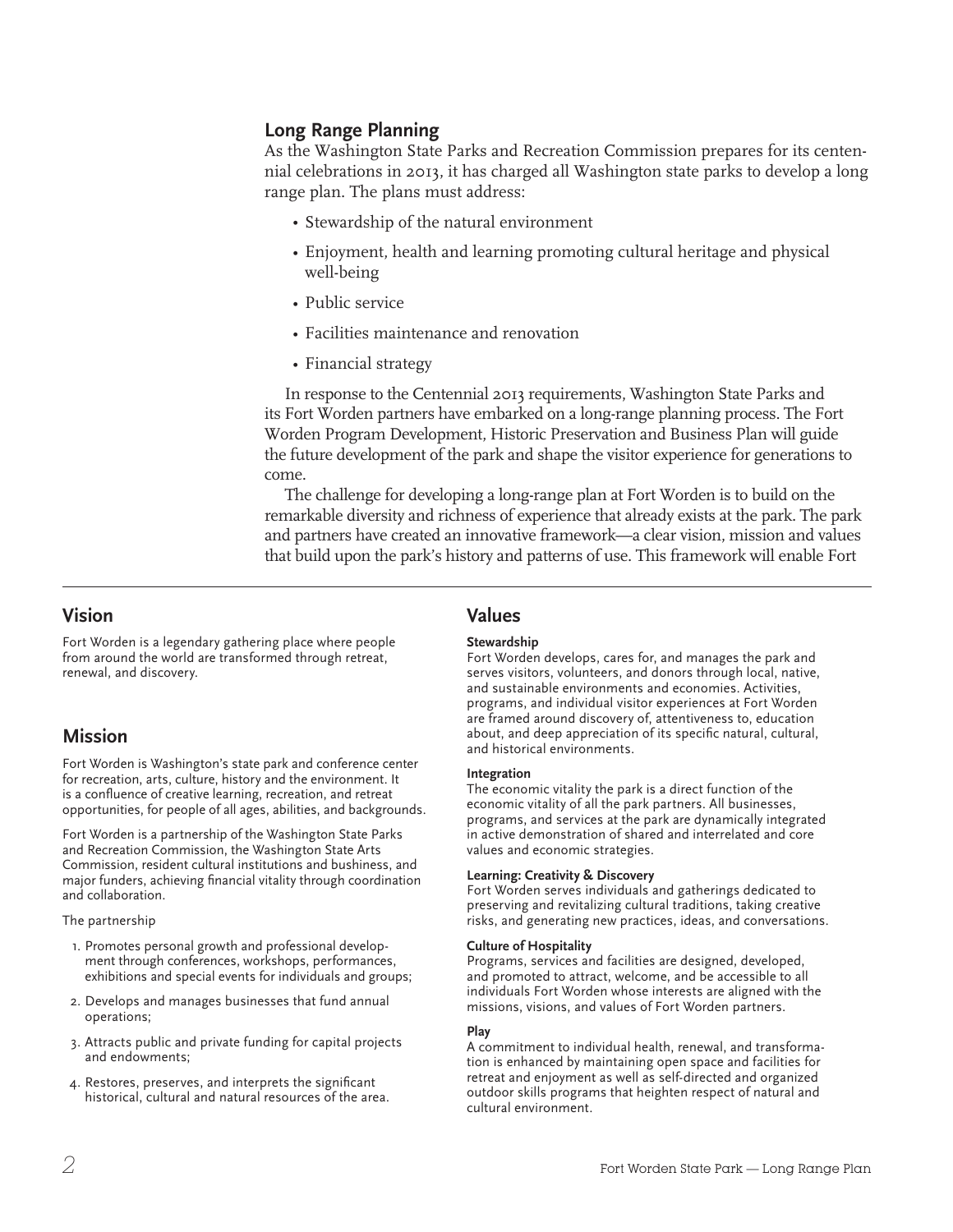Worden and its partners to achieve their vision of becoming a legendary gathering place. **Phase I** laid the ground work for planning by generating site information and organizing a Planning Advisory Committee. The park, its partners and the advisory committee established a road map, clear vision and mission with general assumptions for park rehabilitation which were approved by the Parks Commission.

**Phase II** procured consultant services and defined the scope of work to come.

**Phase III is currently underway.** A consultant team with expertise in historic preservation, architecture, landscape architecture, arts programming, hospitality, real estate and public involvement is working with the park to inform the planning process and develop options for park programming and rehabilitation. All options are evaluated using the vision, mission and values of the park. In Phase III, the consultant team will determine conceptually what facilities, programs and services should be provided at the park. Phase III is comprised of five tasks:

- **Task 1** The roles and responsibilities of the consultant team, State Parks staff, the historic preservation consultant, planning advisory committee, park advisory committee and other park partner organizations were defined. In a working session the project team clarified the scope of work, laying the groundwork for the development of thematic models during Task 2.
- **Task 2** Partners at Fort Worden assembled and organized "the universe of ideas" for improvements at Fort Worden into five value groupings derived from the fort's vision and mission: stewardship, integration, learning, culture of hospitality and play. The consultant team evaluated these ideas, first identifying baseline improvements, then sorting them into five thematic models. Each model proposes a discrete direction for programming to facilitate further discussion with the community about the future of the park. A description and evaluation of these models using the values form the core of this report.
- **Task 3** The consultant team will develop one or two options which will undergo general feasibility and financial analysis, and public review.
- **Task 4** The consultant team will develop a preliminary recommendation with a business model and funding strategy.
- **Task 5** The final recommendation will be presented to the public and the Fort Worden Advisory Committee.
- **Task 6** The final recommendation for the future rehabilitation and development of Fort Worden will be presented to the Washington State Parks and Recreation Commission for adoption.

#### **The Fort Worden Long-Range Plan**

This five phase process will engage the public to plan for the long-term rehabilitation and development of Fort Worden.

phase i — completed **Start Up**   $4/05 - 2/06$ 

phase ii — completed **Scoping & Contract Development**  $2/06 - 3/06$ 

phase iii — in process **Conceptual Facilities, Programs & Services Planning**  $3/06 - 1/07$ 

phase iv **Detailed Planning** 1/07 – 6/09

phase v **Implementation** 6/07 – 6/17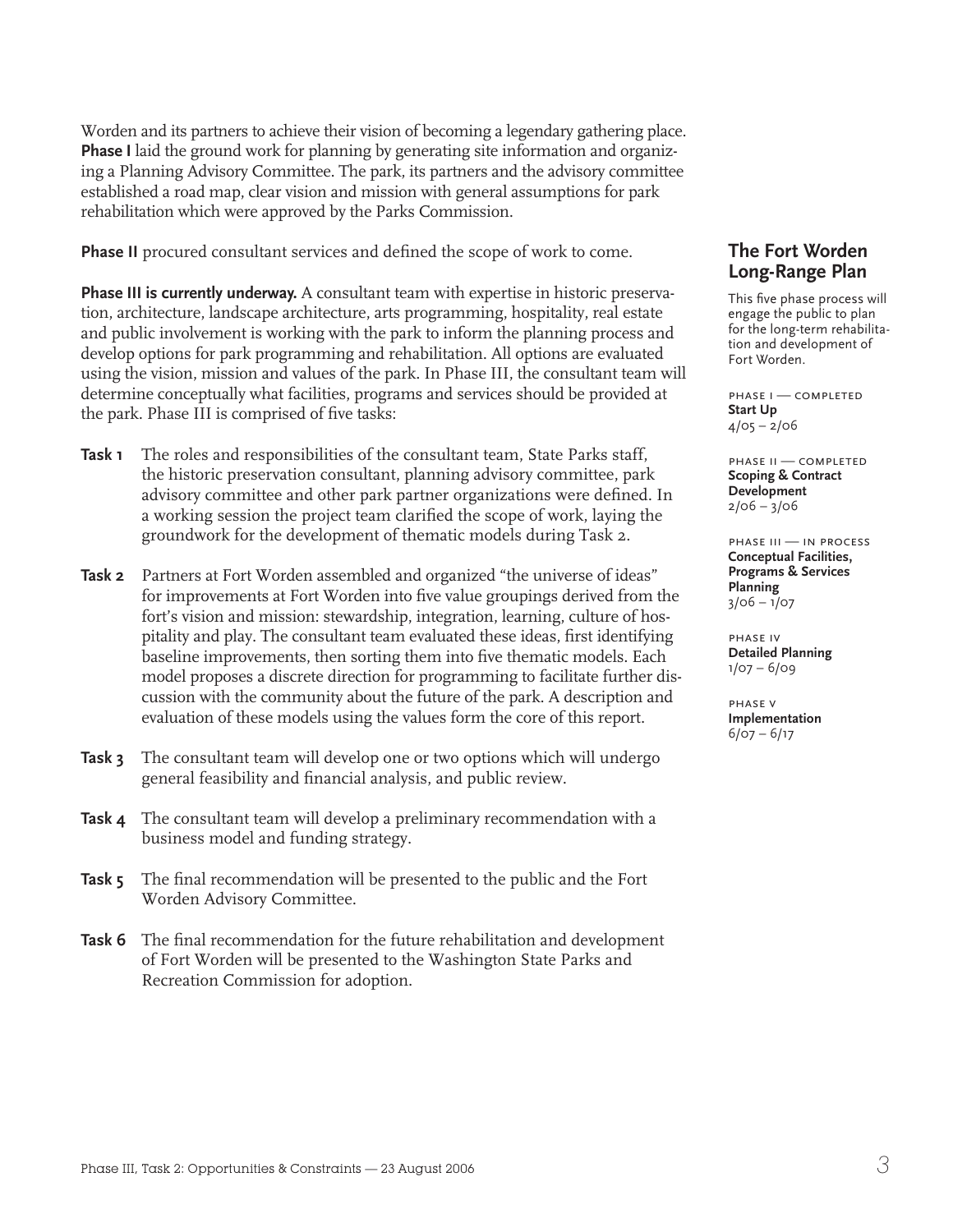#### **Process Diagram for Phase III of the Fort Worden Long Rang Plan**



*Public Meeting*  $\overline{\mathbf{V}}$ 

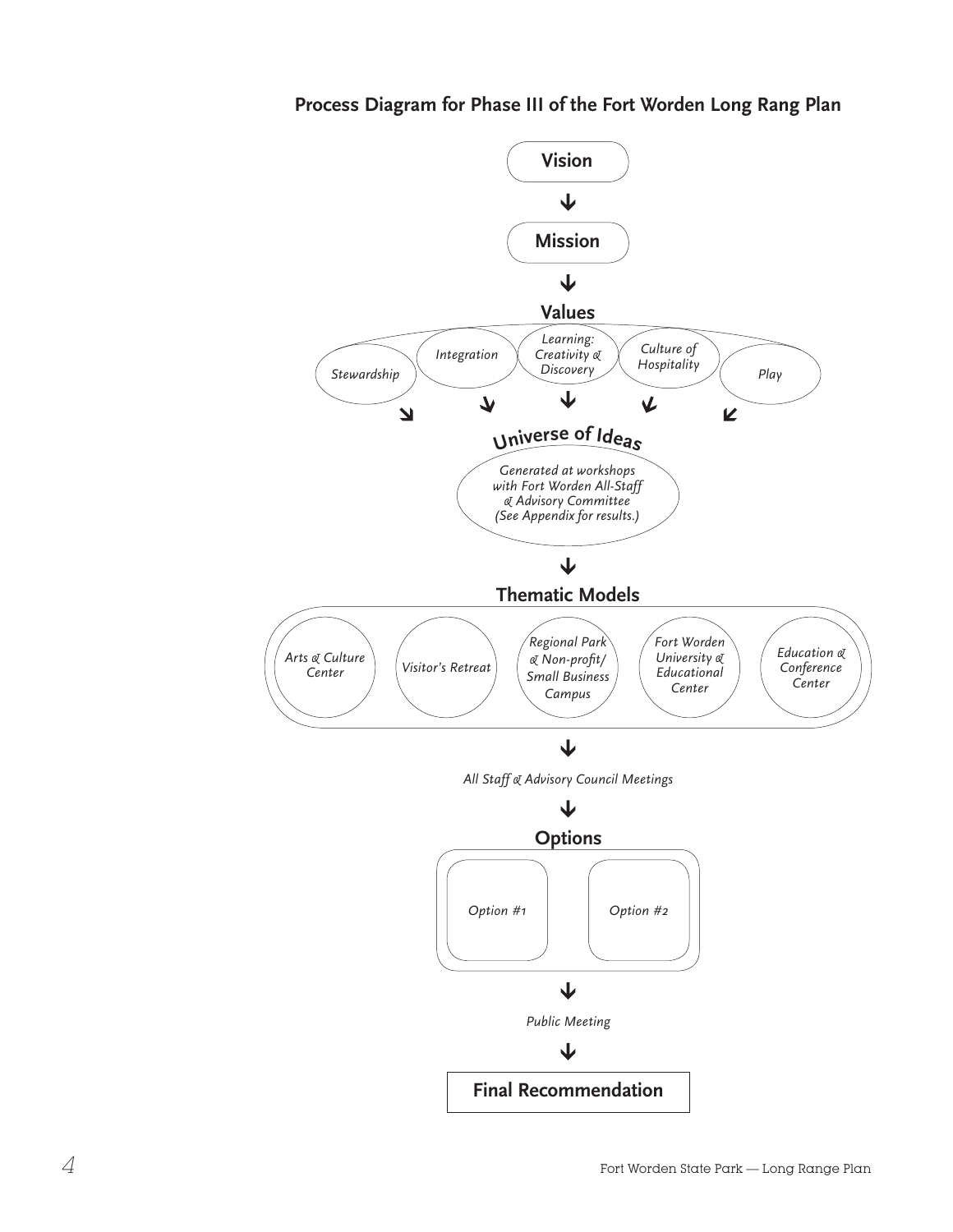# Baseline Improvements

Several of the consultant team conducted a site visit at the park, keeping in mind the broad universe of ideas developed by the public. They concluded that inadequate facilities and amenities, antiquated technology capabilities for conferences and guests, and limited funding constrain Fort Worden from achieving its vision of being a "legendary gathering place." To achieve this vision, a set of baseline improvements need to be implemented regardless of the specific direction contained in the final recommendation.

Fort Worden is a unique historical and natural resource in Washington, with unifying physical characteristics that provide the essential identity and context in which diverse activities can occur. Baseline improvements should be structured to reinforce these vital qualities.

The park has two core resources which allow it to support a broad range of activities and uses: ground/facilities, and operations. The grounds and facilities date back to the early 20th Century when Fort Worden was an active military fort. Since becoming a public park in 1973, facilities have been modified to suit park and recreation needs, including the creation of campgrounds. Various capital improvement projects have upgraded or restored facilities, including an award-winning historic renovation of Buildings 204 and 300. However, in light of the total need for rehabilitation, significantly more capital improvement projects are required to improve the visitor experience at the fort. Park management and operations must overcome the constraints that allow for only incremental change or improvements at the park.

- **Opportunities** Baseline improvements will help the park provide a high-level of service to park patrons while preparing for future improvements anticipated in the implementation of the long range plan.
- **Constraints** Deferred maintenance of park facilities, minimal technology capabilities and incomplete integration between events programming are the greatest constraints to park rehabilitation. Park management is constrained by state regulations governing operation and procurement procedures, as well as the state budgeting system that lacks flexibility.

The activities highlighted below illustrate some examples of improvements which will permit the park to provide the high-quality experience visitors expect at Fort Worden, while establishing a foundation upon which to refine and expand park offerings. Further evaluation and prioritization should occur in advance of detailed planning and implementation of the long range plan.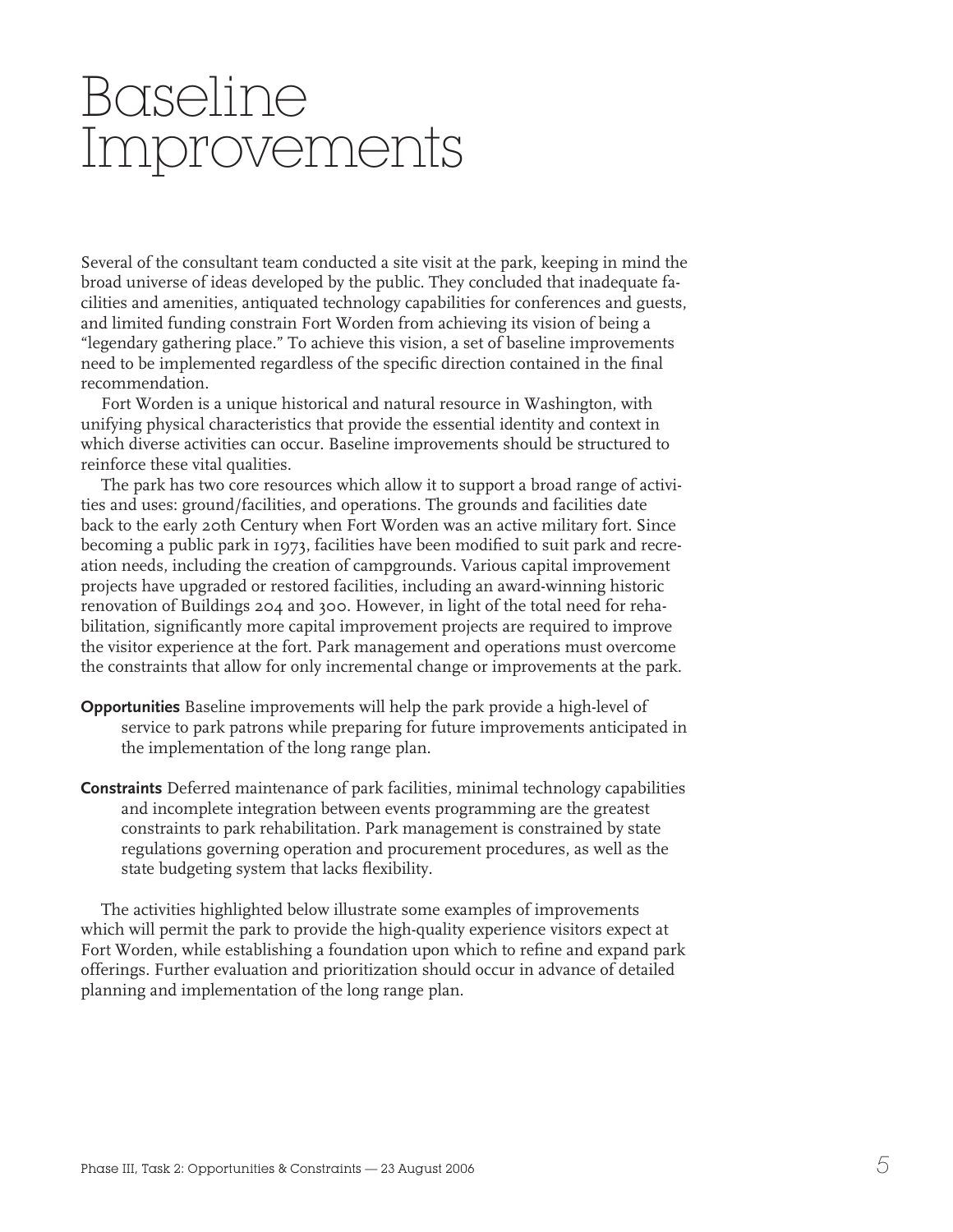#### **Examples of Critical Improvements to Grounds/Facilities**

- Restore or mothball existing structures to ensure structural soundness. •
- Employ universal design to meet ADA compliance.
- Remove or treat hazardous materials such as lead paint.
- Modernize meeting and accommodation spaces, including new fixtures, finishes, and furniture, additional bathrooms, and upgraded electrical, mechanical and information technology systems.
- Upgrade utility and systems infrastructure. •
- Support the natural environment by restoring and enhancing existing natural areas, removing invasive species and programming specific areas for field activities.
- Enhance wayfinding throughout the site with improved signage, landscaping and hardscape treatments.

#### **Examples of Critical Improvements to Operations**

- Explore creation of an independent entity to manage programming, marketing, improvements, and procurement on behalf of the park, its partners and users.
- Increase staffing levels to improve service delivery in all aspects of parks operations.
- Review existing contracts with vendors and service providers to create incentives for marketing and increasing users for day and overnight programming.
- Institute a higher level of cleanliness in facilities and accommodations.
- Integrate programs by developing a master calendar of events with widespread distribution.
- Improve visitor experience by streamlining the check-in process, prioritizing the visitor information services (e.g. information desk, promotional materials, welcome packet), and enhancing use of web technology.
- Train and fund for sufficient hospitality staff to provide better customer •experience and to demonstrate values of stewardship and sustainability.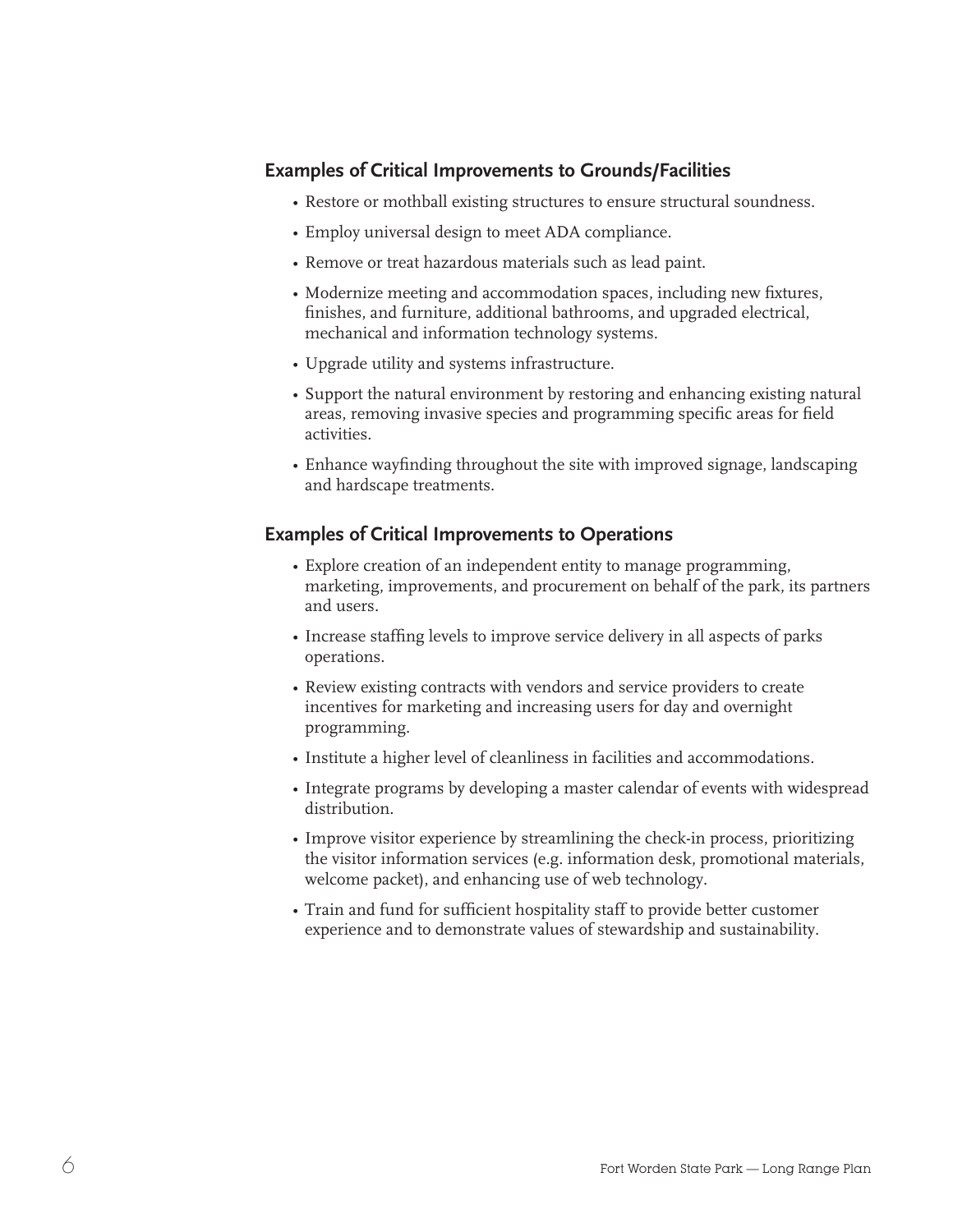# Thematic Models

Working in collaboration parks staff, partner organizations, and the consultant team identified five potential thematic models for future programming and improvements at Fort Worden, each of which:

- 1. deliver upon and support the vision, mission, and values of Fort Worden and Washington State Parks; and
- 2. are operated and developed within the broader context of a 434-acre state park with an astonishing array of ecosystems and fully accessible to visitors who just want to explore and delight in the site.

Some thematic models include opportunities for the park to work collaboratively with partners or institutions; any such collaboration at Fort Worden would be aligned with the fort's vision, mission, and values.

- **Arts & Culture Center** providing performance and exhibition spaces, workshop, practice, and studio space for individuals, small groups, non-profit institutions and, potentially, businesses seeking a unique artistic and cultural experiences in a natural setting with quality facilities and a diversity of accommodation levels.
- **Visitor's Retreat** welcoming a broad public for retreat and renewal, with a range of recreational, environmental, arts, and history programming, and diverse accommodation options.
- **Regional Park & Non-profit/Small Business Campus** providing park facilities to the general public and leasing facilities to for-profit businesses and non-profit organizations for office, meeting, exhibition, performance, and studio space.
- Fort Worden University & Educational Center attracting and integrating schools, colleges, and other learning institutions into a campus providing an array of non-accredited, accredited, and degree residential learning experiences.
- **Education & Conference Center** providing meeting space for institutions, nonprofit organizations and businesses seeking high-quality facilities and accommodations in a natural setting.

These five thematic models represent a broad range of opportunities for new or expanded programming and long-term rehabilitation of Fort Worden. Each model assumes that the programs and activities currently available which will continue to exist are those that are in alignment with the vision, mission and values as adopted in the recent long range plan. The park remains multidimensional, while the emphasis of new programming is aligned with the thematic model.

For the purpose of this preliminary evaluation, the thematic models are presented below in an idealized form with general evaluations based on the experience of the consultant team and the park's vision, mission and values. They are intended to stimulate critical discussion among parks staff and the Fort Worden Advisory Committee about how to further the remarkable quality and experience of Fort Worden.

During Task 3 (upcoming), the most compelling aspects of each model will be identified and incorporated into one or two integrated options for more detailed analysis.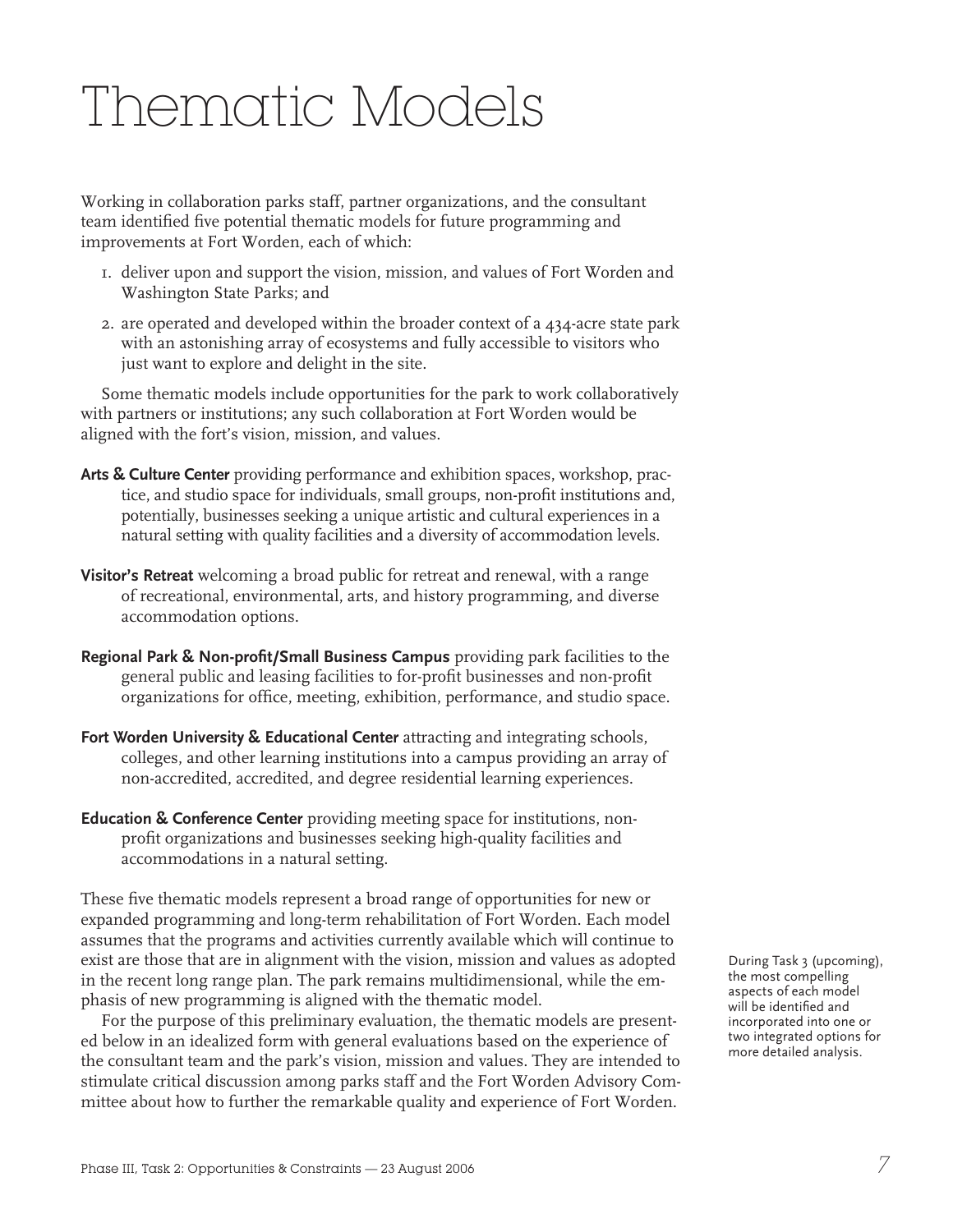





## Thematic Model #1 **Arts & Culture Center**

Fort Worden is an arts and culture center providing inspiration and artistic engagement for the arts-interested public, professional and avocational artists through a broad range of programs in diverse disciplines ranging from performances and exhibitions to workshops, conferences and master classes to artist residencies.

#### **Target Market**

Cultural and educational institutions, performing and visual artists, writers, filmmakers, teachers, audiences for all artistic disciplines, arts-interested public for related conferences and training programs.

#### **Facilities & Amenities**

- Multi-tiered accommodations (campsite, dorm, budget hotel, mid-range vacation housing).
- Significant improvements to existing facilities for performances and exhibitions, performing arts practice space, visual art work space, and media arts space, depending upon program emphasis. Adaptive re-use of selected existing storage facilities for art installations, exhibitions, rehearsals and master classes.
- Renovation of back-of-house functions in the Wheeler Theatre and McCurdy Pavilion, as well as front-of-house seating and lobby accommodations that support expanded program offerings and improve audience experiences.
- Potential development of outdoor performance venue for summer festivals and programs. Potential use of outdoor spaces for temporary art installations.
- Meeting facilities of varying size from 300 1400 square feet, including break-out rooms, with audio-visual capacity.

#### **Impact on Fort**

Significant investment in modernizing performing arts facilities and lodging accommodations. Reprogramming of existing buildings for performing and visual art work spaces, meeting rooms and classrooms.

#### **Historic Preservation Considerations**

Care will be necessary in the creation of the meeting facilities and accommodations to ensure that character-defining features remain intact. Similarly, the details and site selection for any new building will have to be consistent with existing historic features.

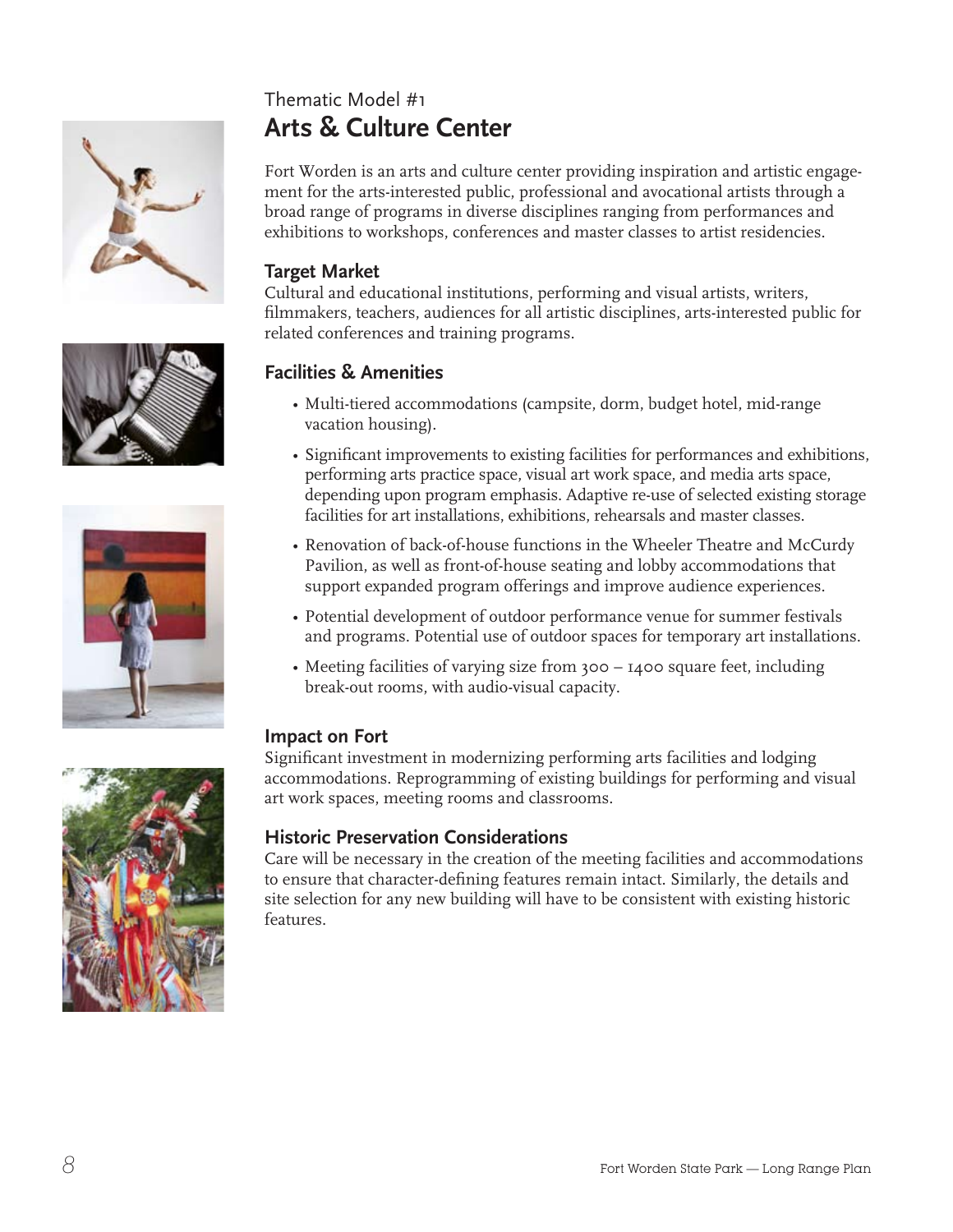#### **Programmatic Approaches**

- **Arts & Culture** Emphasis in this model will be on arts and cultural programming; challenges will be to create a distinctive, marketable over-arching identity and integrate program delivery services among various organizations.
- **Recreation** Opportunities would be available to participants of arts and culture programs, and to the broader public using the park. Emphasis on unstructured recreational activities.
- **History** Programming around the cultural and physical history of the site would be an essential component of the offerings at Fort Worden.
- **Environment** Build on the collaborative arts, cultural, and environmental programming already in place at Fort Worden to ensure that the physical site and ecosystems that support it are a distinctive part of every visitor's experience at Fort Worden.

#### **Potential Management Model**

Consideration of a two-pronged approach: Non-profit program management and facilities development; public or private facilities and grounds maintenance.

#### **Opportunities**

Utilize existing structures by converting or upgrading them into learning and presentation space. Potential for significant foundation, corporate, individual, and public funding stream. Improvements and programs can be implemented in a manner which augments Fort Worden's character and builds on the existing reputation as a center for the arts.

#### **Constraints**

Substantial financial investment required to modernize facilities. Requires significant marketing efforts to create distinctive identity as a cultural gathering place. Existing open space potentially left under-utilized.







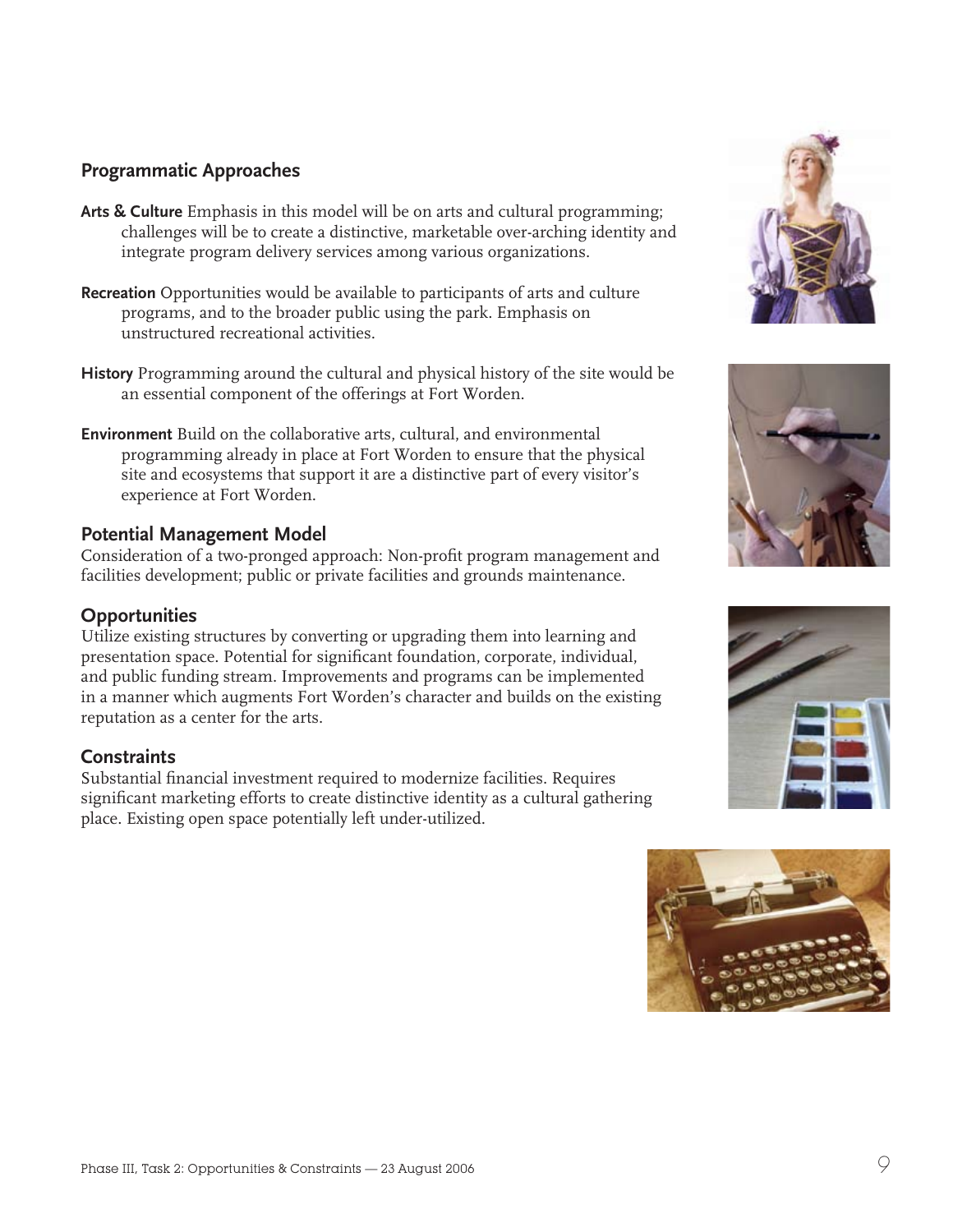





# Thematic Model #2 **Visitor's Retreat**

Fort Worden is a destination to recharge and recreate, offering diverse structured and unstructured recreational and cultural activities suited to a wide variety of visitors.

#### **Target Market**

Individual and family travelers, life-long learners, reunions, weddings, small group retreats.

#### **Facilities & Amenities**

- Tiered accommodations to fit variety of needs and budgets (campsite, dorm, budget hotel, mid-range housing).
- Possible new development at various sites around the park, especially areas with exceptional views points, such as Artillery Hill.
- The Commons adapted to include a full-service restaurant and bar; use of locally-grown organic produce to reinforce principles of stewardship and sustainability.
- The Commons provides an opportunity for learning and programming. •
- Adaptive re-use of existing grounds to provide indoor and outdoor recreational •facilities, class rooms, workshops and spa-like facilities. Possible addition of a swimming pool.

#### **Impact on Fort**

Significant alterations to existing accommodations and moderate alterations to program buildings.

#### **Historic Preservation Considerations**

Building alterations and new construction would be guided by National Historic Landmark designation.



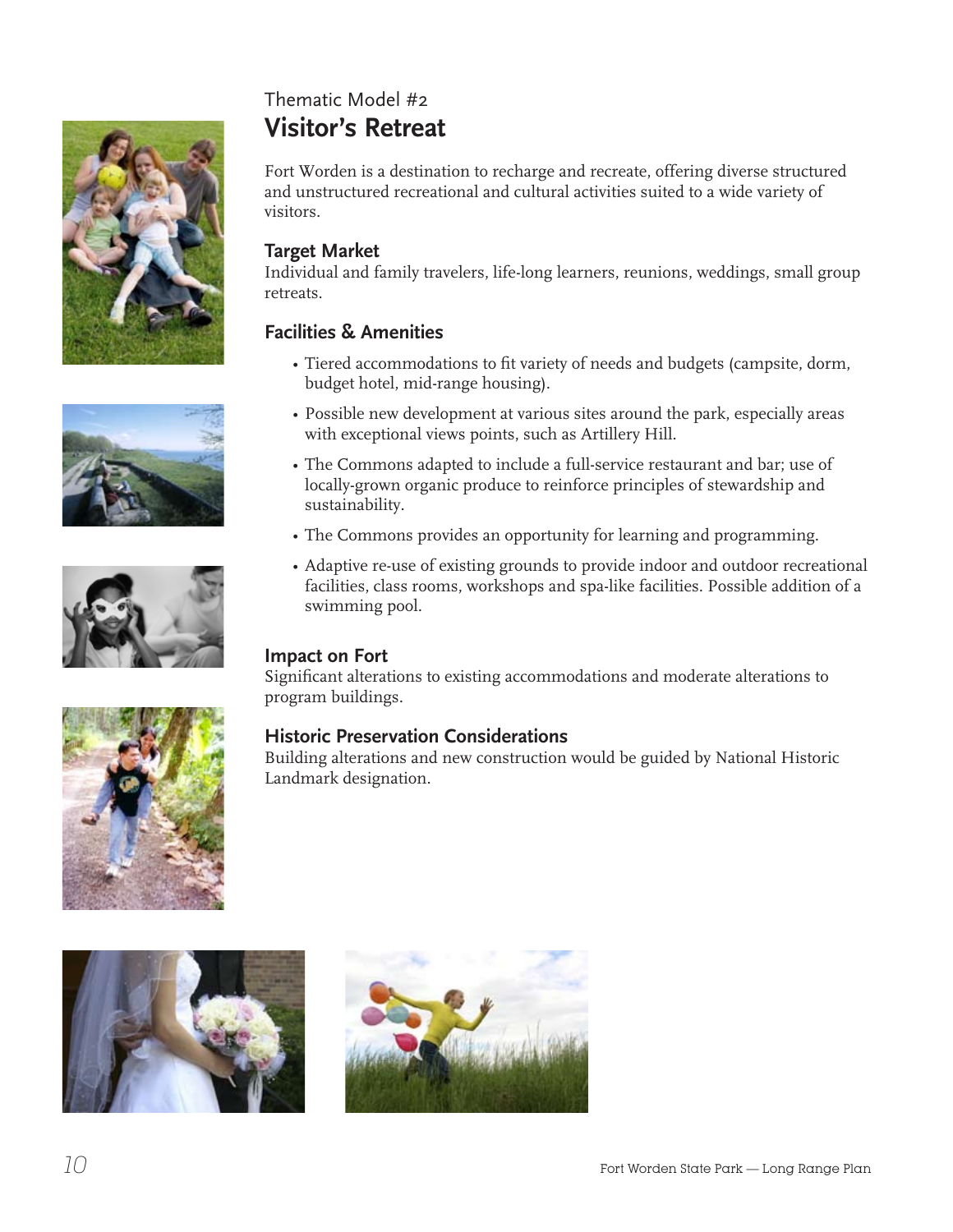#### **Programmatic Approaches**

- **Arts & Culture** programming would be designed and marketed to attract vacation travelers.
- **Recreation** Opportunities would expand to take full advantage of the site and would provide secondary revenue streams for the park. Health and fitness classes would focus on wellness, healing, healthy cooking and lifelong nutrition.
- **History** Programming around the cultural and physical history of the site would be an important attraction for visitors.
- **Environment** Expanded environmental programming (especially drop-in) by the Marine Science Center and other organizations would be an important amenity emphasizing a broader appeal to visitors and enhancing the theme of retreat to nature.

#### **Potential Management Model**

Consideration of a two- or three-pronged approach: Outside accommodations management company; program and productions management company; recreational programming contract with recreation management body.

#### **Opportunities**

Reinforce Port Townsend as a learning tourist destination. Attract visitors from around the Northwest. Improvements and program additions can be implemented in a manner which maintains the cohesive character of Fort Worden.

#### **Constraints**

Significant financial investment to develop accommodations. Scale of undertaking could significantly increase number of beds available in area bringing into question the capacity to be competitive. Tourism peaks during specific time of the year make it difficult to maintain a consistent revenue flow.











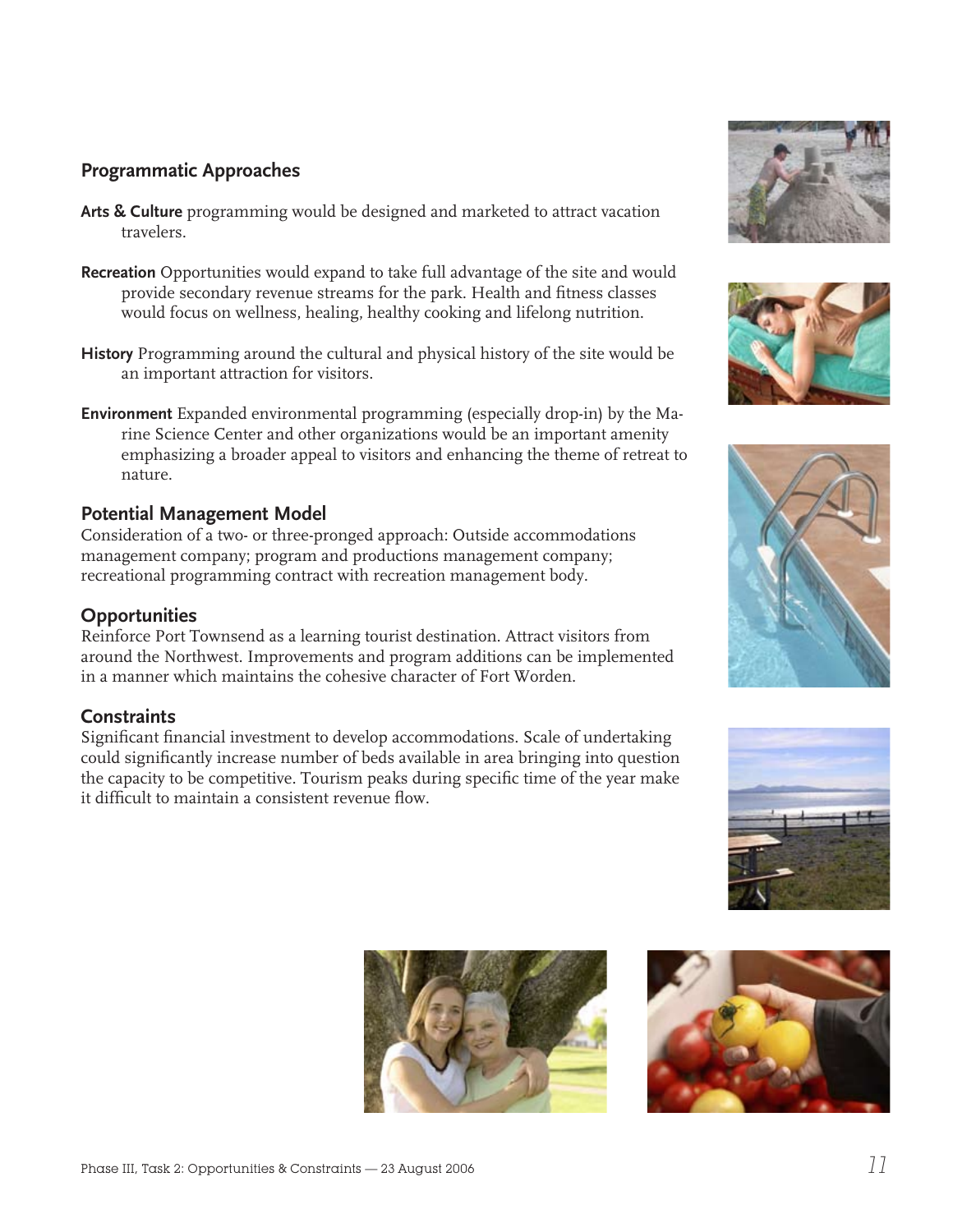







Fort Worden is a regional park and lessor of office space to non-profits and small businesses. Visitors enjoy the park's diverse recreation and cultural activities through the program offerings of the non-profits and small business. Small businesses and non-profit organizations enjoy affordable office/studio space.

#### **Target Market**

Visitors from the North Olympic Peninsula region seeking traditional historical park experience and members, clients, and customers of non-profit organizations and small businesses.

#### **Facilities & Amenities**

- Upgrade and optimize existing recreational facilities to improve their function and appearance (e.g. campgrounds, trails, boat launch, moorage).
- Create a core area around the Commons, and convert some adjacent buildings into Grade C or D office space.
- Modernize lodging and meeting facilities. General maintenance improvement of all site buildings.
- Commons functions as its own small business or non-profit focusing on food •production and enhancement of agriculture economy.

#### **Impact on Fort**

Minimal impact on the fort from both facility and programming perspectives. Facilities would be upgraded to meet modern standards, but for the most part they would remain the same. Resident non-profits and businesses would assume financial responsibility for facility upgrades to accommodate program offerings.

#### **Historic Preservation Considerations**

Care will be necessary in the creation of the meeting facilities, office space, and accommodations to ensure that character-defining features remain intact.



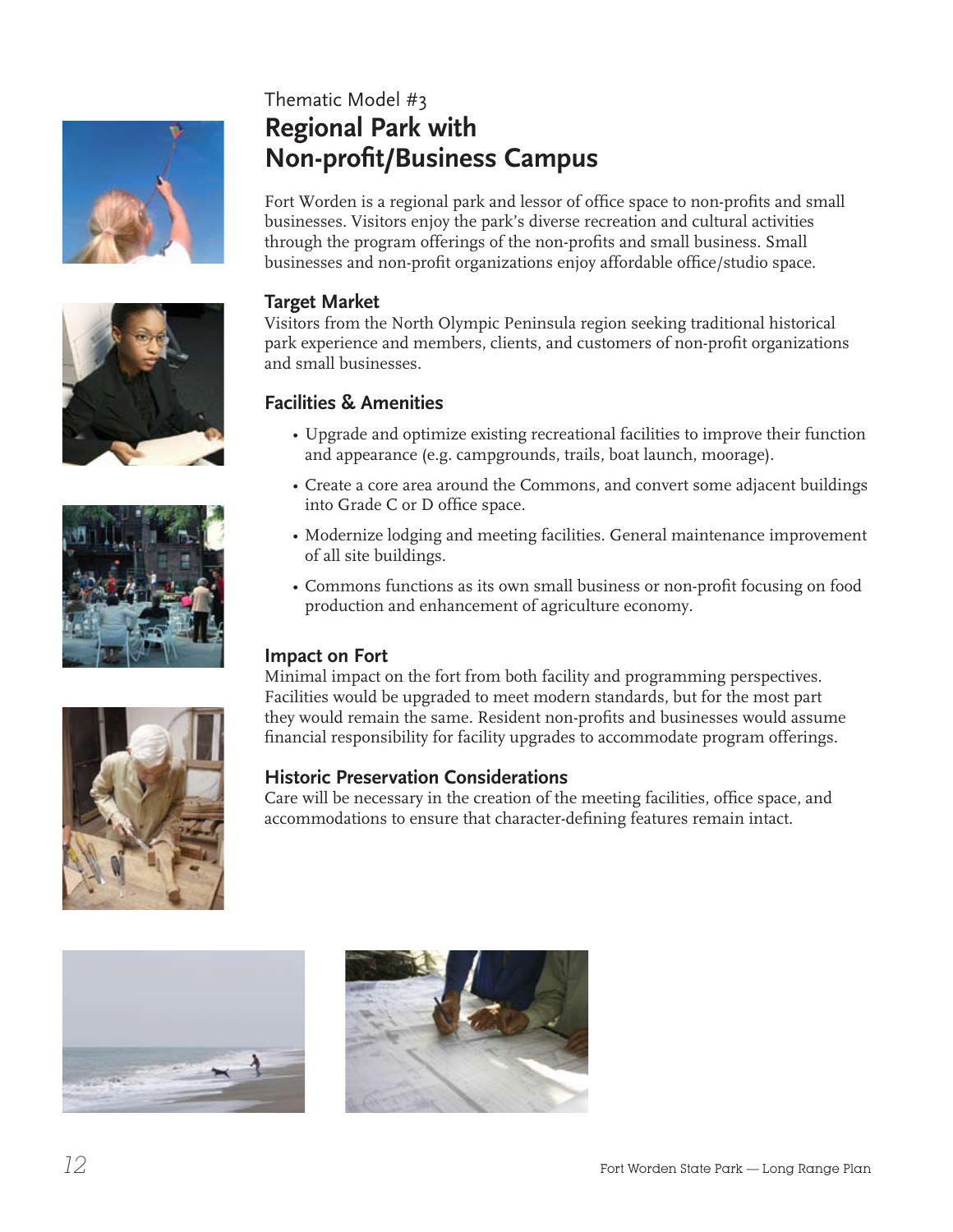#### **Programmatic Approaches**

- **Arts & Culture** Arts and cultural programming driven by leasing partners like Centrum, Copper Canyon, and Peninsula College.
- **Recreation** Existing recreation opportunities would continue along with additional amenities provided by leasing partners.
- **History** Partners like the Coast Artillery Museum would provide programming around the cultural and physical history of the site.
- **Environment** Partners like the Marine Science Center would provide environmental programming.

#### **Potential Management Model**

Consideration of an approach where the park is responsible for facilities maintenance and property management; all accommodations, events, and programs are managed by the individual organizations renting space from the park.

#### **Opportunities**

Utilizes existing facilities and open space. Supports the potential development of synergistic business relationships. Allows maximum programming flexibility with minimal financial risk to the state. State becomes a property management entity.

#### **Constraints**

Park success depends on the viability of the businesses and non-profits operating at the park. All revenue-generating programming would be done by resident businesses, which could potentially limit the revenue of the park. In order to establish itself in the market, the park might need to provide financial incentives to encourage small businesses to locate at the fort.











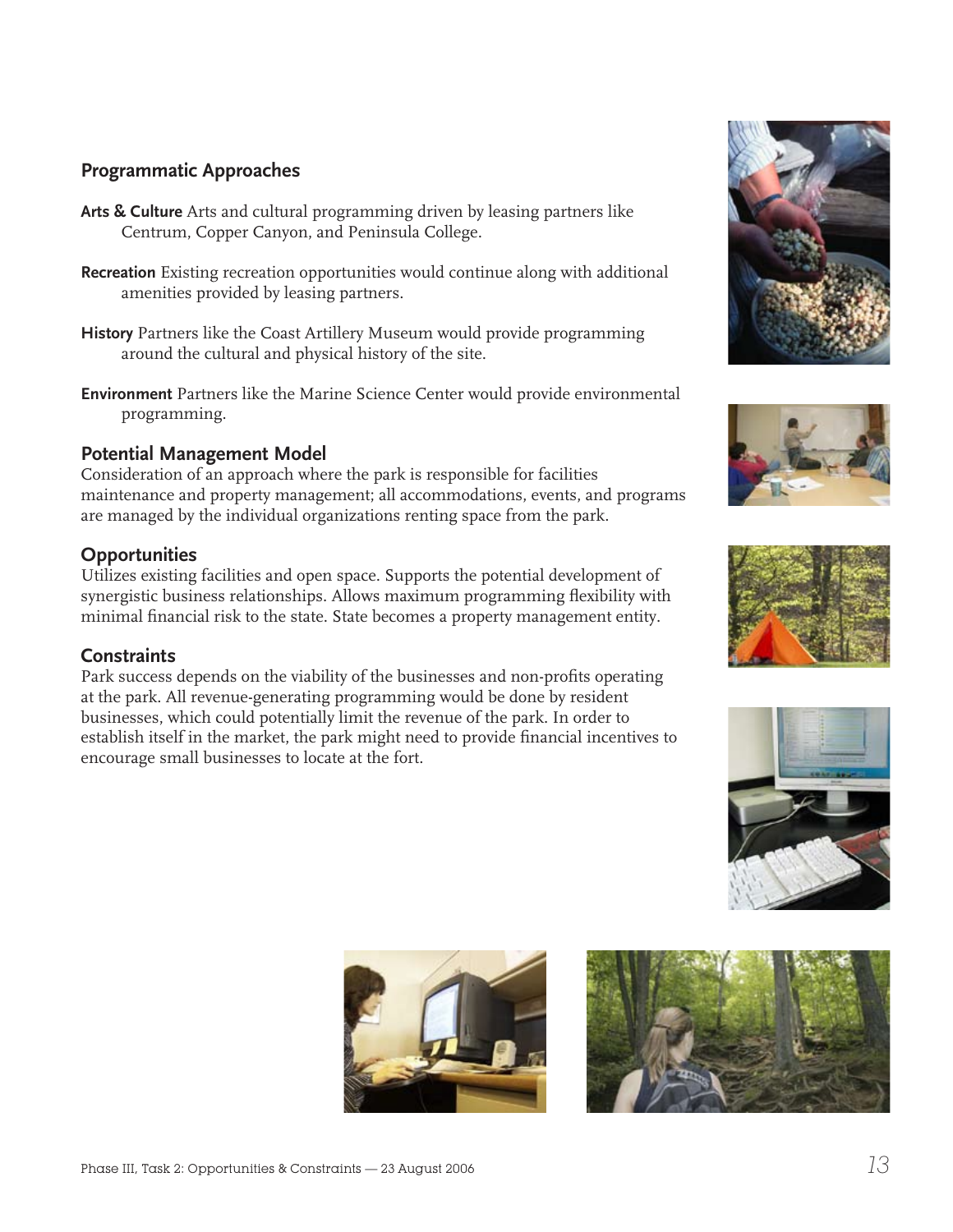





# Thematic Model #4 **Fort Worden University & Education Center**

Fort Worden is a university and education center providing a diverse range of classes for accredited, degree programs as well as continuing education and lifelong learning experiences for students of all ages and backgrounds.

#### **Target Market**

Individuals and small groups from around the country seeking a variety of educational opportunities.

#### **Facilities & Amenities**

- Multi-tiered accommodations but with emphasis on modernized dorm or other student-oriented living situations and upgraded accommodations for visiting faculty and lifelong learning participants.
- Convert under-utilized buildings into classroom space, larger meeting halls, computer labs, etc. Convert current storage facilities into dance studios, visual arts studios, media arts laboratory, and music rehearsal spaces.
- Adaptive reuse of existing grounds to provide indoor and outdoor recreation facilities for students, such as play fields, tennis courts, fitness center, pool and a spa.
- Commons provides opportunity for learning and programming as well as •food service and dining space with a focus on sustainability, production and strengthening the local and regional farming economy.

#### **Impact on Fort**

Medium impact on existing facilities and grounds. Buildings would require renovation to for specific learning uses and accessibility. The creation of structured fields and courts would change the landscape of portions of the site.

#### **Historic Preservation Considerations**

Care will be necessary in the creation of the meeting facilities, office space, and accommodations to ensure that character-defining features remain intact.

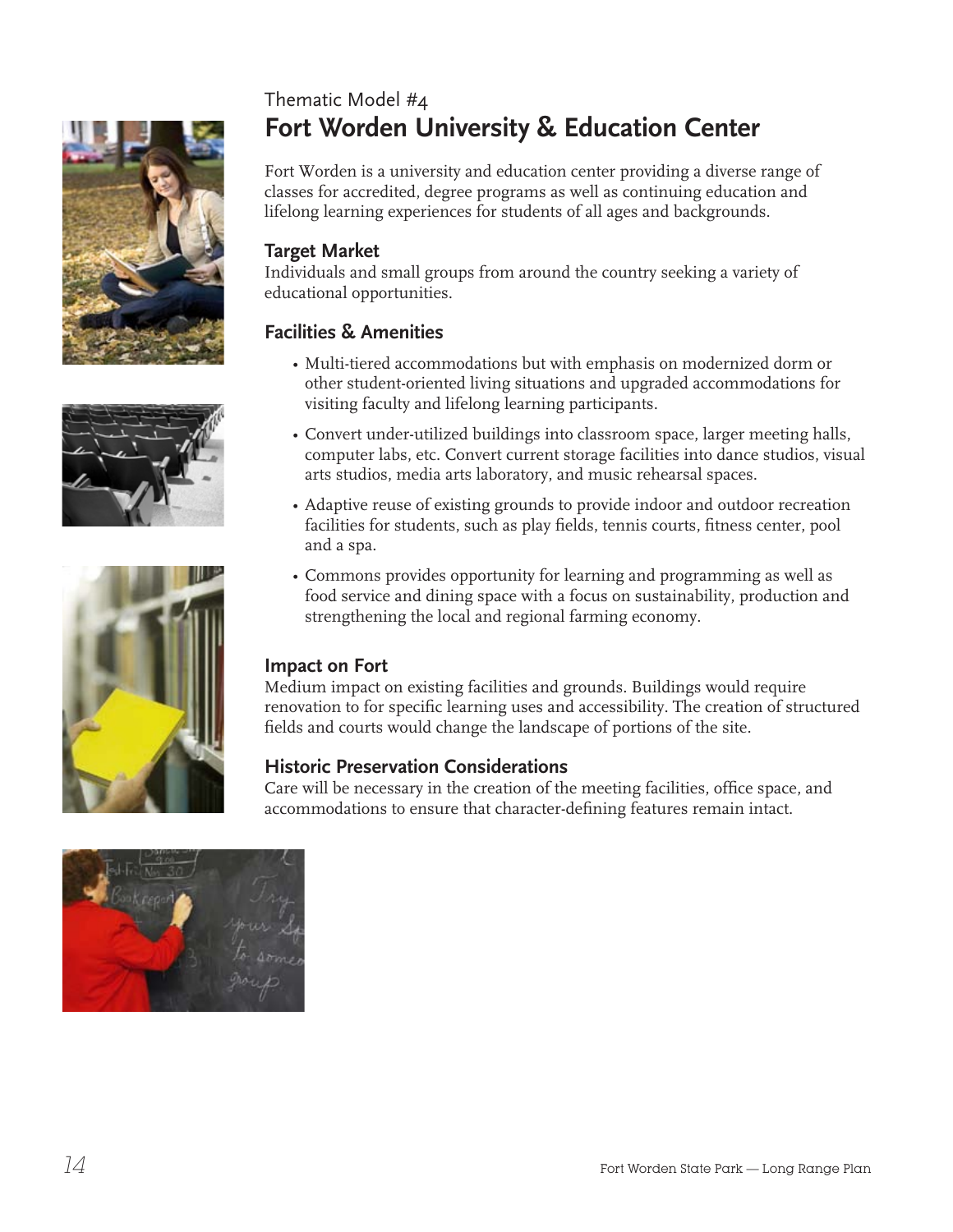#### **Programmatic Approaches**

- **Arts & Culture** Fort Worden University would feature educational institutions devoted to arts and culture.
- **Recreation** Development and maintenance of student recreation opportunities would be provided by facilities managers similar to college type of recreation amenities (gym, fitness, pool, track, etc.) Educational activities such as physical and nutritional education classes would emphasize total-body wellness.
- **History** Fort Worden University would feature a historic preservation school and other supporting educational opportunities devoted to exploring the physical and cultural history of the site.
- **Environment** Fort Worden University would feature educational institutions devoted to environmental studies and nature-related life-long learning for children and adults.

#### **Potential Management Model**

Consideration of an approach of one central administrative entity responsible for facilities management and coordination between educational institutions.

#### **Opportunities**

Build strategically on the existing education institutions at Fort Worden (Peninsula University, Goddard College, Centrum, and Marine Science Center), WSU extension in Port Hadlock and the emerging education economy in Port Townsend. Educational institutions help raise capital dollars to develop facilities.

#### **Constraints**

Integration of and coordination between significant educational institutions would be challenging, especially in coordinated fund raising efforts.







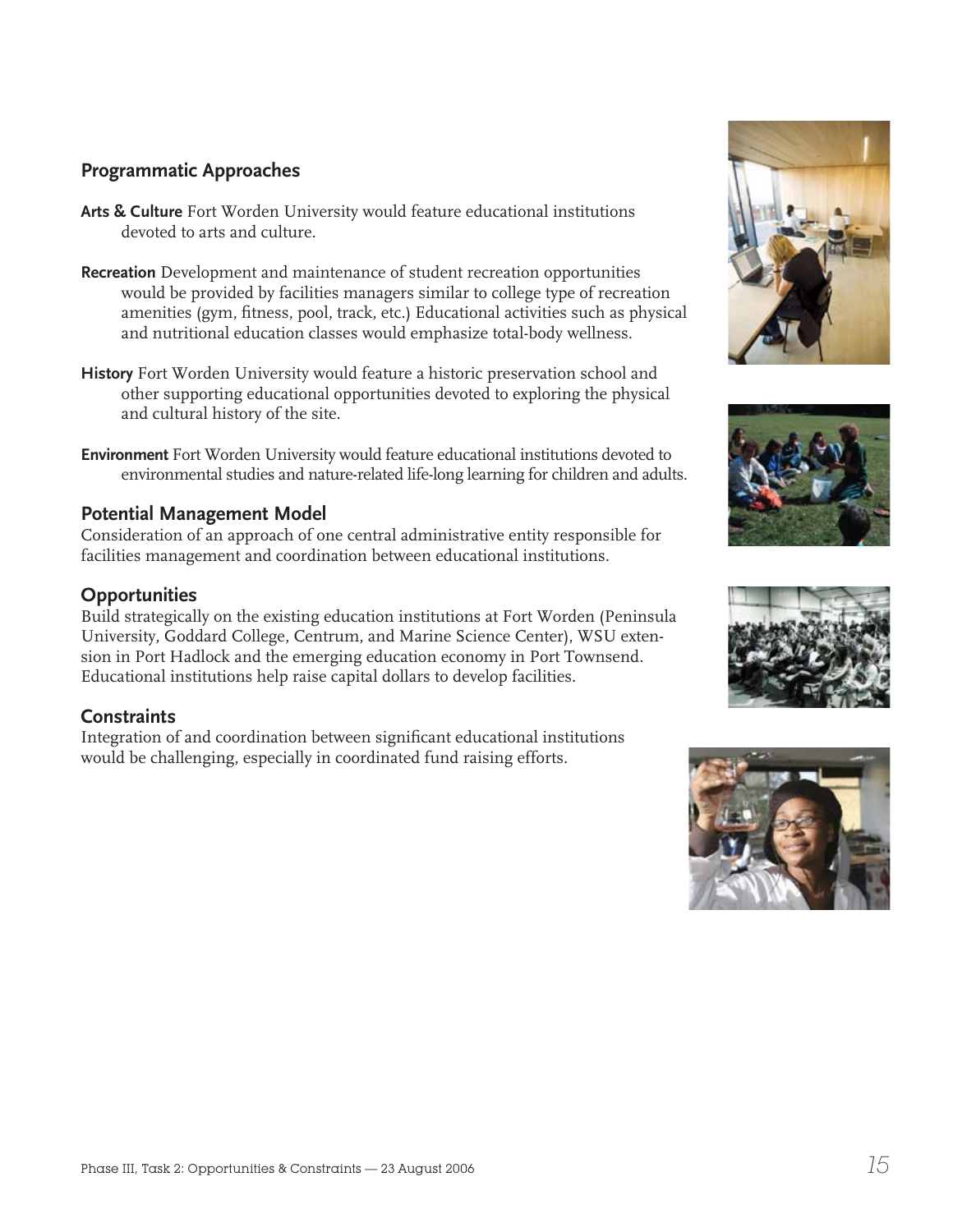







# Thematic Model #5 **Conference & Education Center**

Fort Worden is a conference and education center providing meeting space for non-profit institutions, businesses and individuals seeking meeting facilities in a pristine location, demonstrating environmentally sustainable practices. The fort also programs events and conferences to promote environmental learning.

#### **Target Market**

Small to medium sized businesses; religious, cultural and educational institutions; family gatherings.

#### **Facilities & Amenities**

- Modern meeting facilities of varying size from 300 1400 square feet, plus break-out rooms. Facilities must include quality chairs, updated lighting, sound and information technologies. Total meeting space required: 10,000 square feet or more.
- Resolve conflict between meeting and dining in the Commons. Food service in the Commons supports the use of locally grown organic produce to reinforce principles of stewardship and sustainability. Commons provides opportunity for learning and programming.
- Mid-range hotel-style accommodations.
- Well-trained, quality hospitality personnel. •
- Improved transportation between Fort Worden and Port Townsend.
- Fitness center and possibly a spa/wellness center. •

#### **Impact on Fort**

Significant investment to modernize meeting facilities and lodging accommodations. Reprogramming of existing buildings for meeting, classroom and fitness uses. Common open space left unprogrammed and accessible for public day use. Will result in minimal impact on site.

#### **Historic preservation considerations**

Care will be necessary in the creation of the meeting facilities and accommodations to ensure that character-defining features remain intact. Similarly, the details and site selection for any new building will have to be consistent with existing historic features.

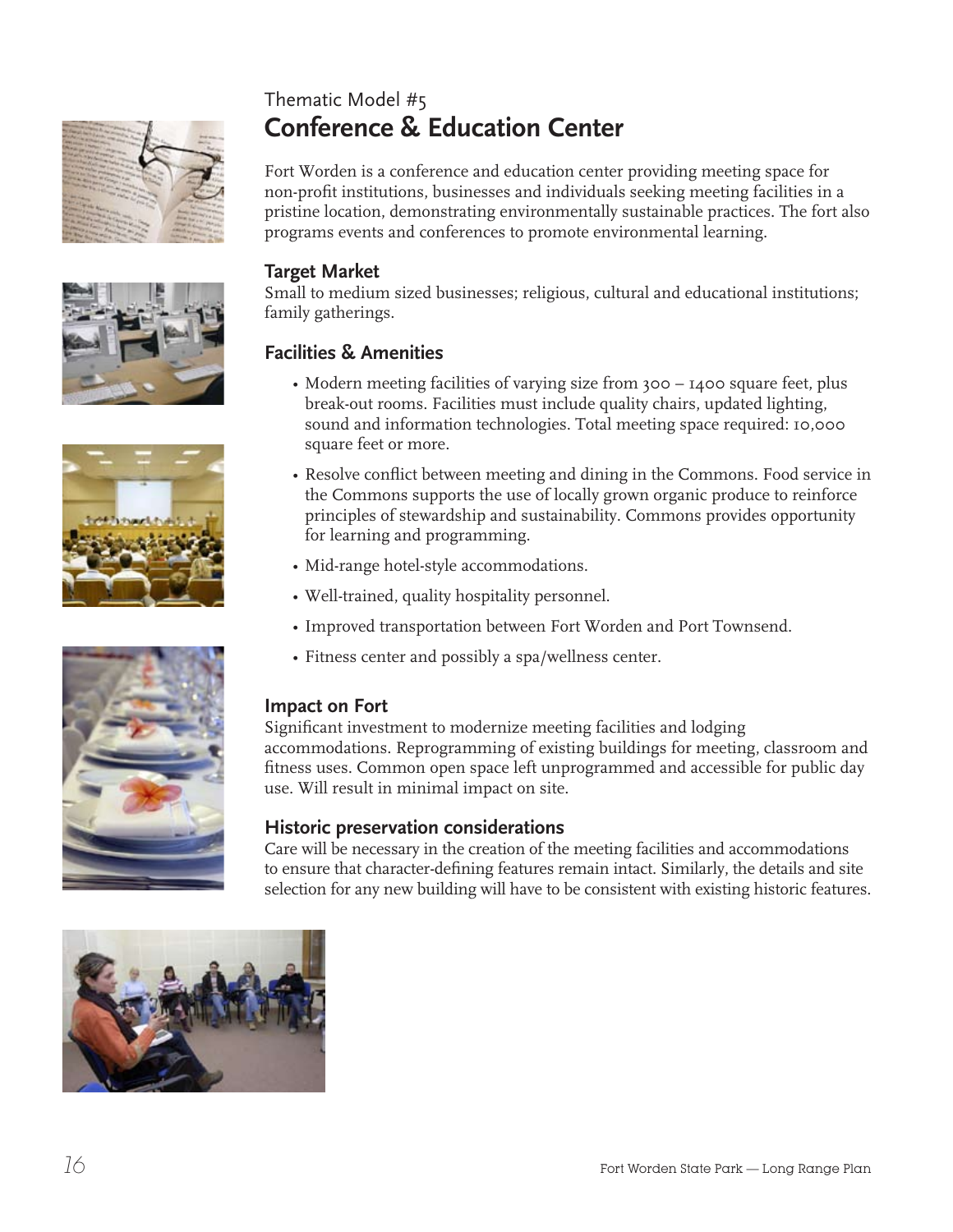#### **Programmatic Approaches**

- **Arts & Culture** Conferences and educational opportunities would feature institutions devoted to arts and culture.
- **Recreation** Educational activities such as physical and nutritional education classes would emphasize total-body wellness. Diverse structured and unstructured recreation options available to conference participants.
- **History** Conferences and educational opportunities would feature institutions devoted to the history of the site and region.
- **Environment** Conferences and educational opportunities would feature institutions devoted to environmental studies and nature related life-long learning for children and adults.

#### **Potential Management Model**

Consideration of a two-pronged approach: conference and event management, and park facilities management.

#### **Opportunities**

Utilize existing structures by converting them into classrooms and conference space.

#### **Constraints**

Substantial financial investment required to modernize facilities. Requires significant marketing efforts to create viable conference center.









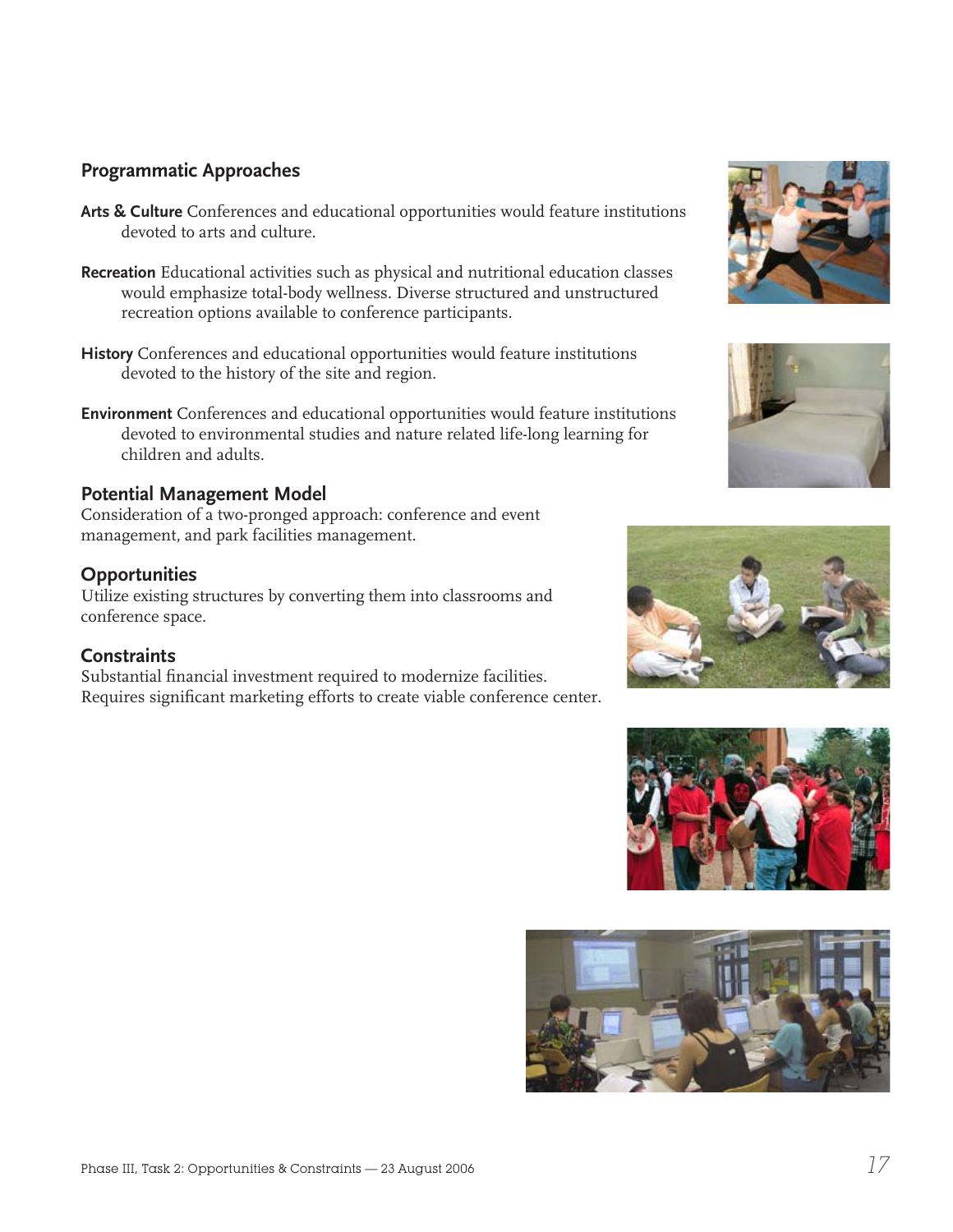# **Comparative Analysis**

The charts below represent a preliminary analysis of the five thematic models in relation to the values of Fort Worden, estimated costs and potential revenues.

#### **Relation to Values**

| high                                       | <b>Thematic Model</b>   |                      |                                                                                      |                                                        |                                   |  |
|--------------------------------------------|-------------------------|----------------------|--------------------------------------------------------------------------------------|--------------------------------------------------------|-----------------------------------|--|
| medium<br>low<br><b>Fort Worden Values</b> | Art & Culture<br>Center | Retreat<br>Visitor's | ampus<br>Non-profit <sub>/</sub><br>Park<br>SS<br>Regional<br><b>Busines</b><br>with | nte<br>ල<br>Fort Worden<br>I Iniversity &<br>Education | Cente<br>Conference &<br>Eduction |  |
| Stewardship                                |                         |                      |                                                                                      |                                                        |                                   |  |
| Integration                                |                         |                      |                                                                                      |                                                        |                                   |  |
| Learning: Creativity & Discovery           |                         |                      |                                                                                      |                                                        |                                   |  |
| Culture of Hospitality                     |                         |                      |                                                                                      |                                                        |                                   |  |
| Play                                       |                         |                      |                                                                                      |                                                        |                                   |  |

### **Estimated Costs & Potential Revenues**

| high                               | <b>Thematic Model</b>   |                      |                                                                                 |                                                                       |                                     |  |
|------------------------------------|-------------------------|----------------------|---------------------------------------------------------------------------------|-----------------------------------------------------------------------|-------------------------------------|--|
| medium<br>low                      | Art & Culture<br>Center | Retreat<br>Visitor's | ampus<br>Non-profit,<br>Park<br>$\mathsf{w}$<br>Regional<br>nes<br>Busi<br>with | Ë<br>Φ<br>Fort Worden<br>University &<br>ر<br>University<br>Education | Center<br>Conference &<br>Education |  |
| Cost                               |                         |                      |                                                                                 |                                                                       |                                     |  |
| Revenue                            |                         |                      |                                                                                 |                                                                       |                                     |  |
| Number of Chargeable Uses          |                         |                      |                                                                                 |                                                                       |                                     |  |
| Investment Required                |                         |                      |                                                                                 |                                                                       |                                     |  |
| Potential for Outside Investment   |                         |                      |                                                                                 |                                                                       |                                     |  |
| Potential for Private Philanthropy |                         |                      |                                                                                 |                                                                       |                                     |  |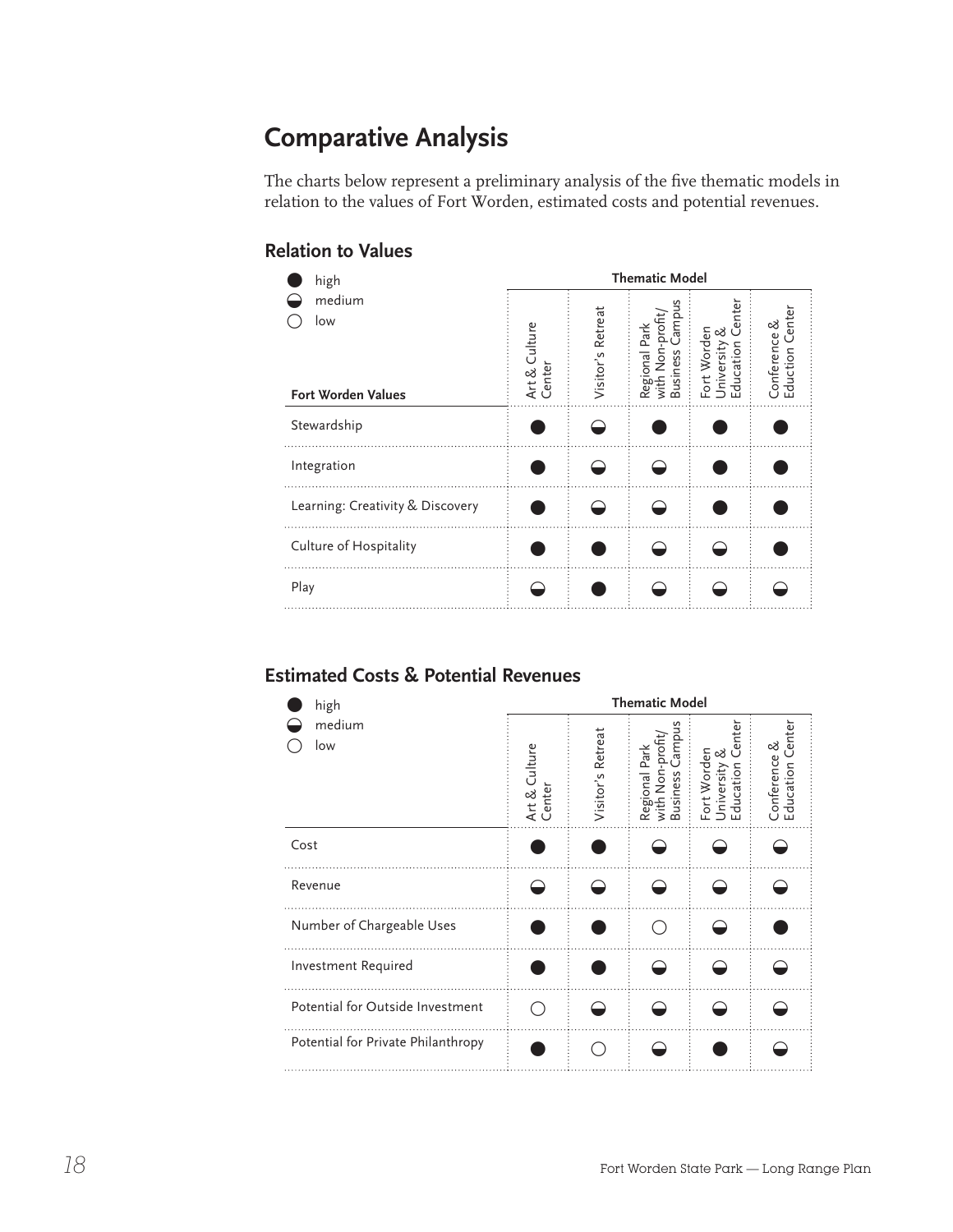# Next Steps

The challenge before us is to build on the remarkable diversity and richness of experience people enjoy at Fort Worden. Park partners have established a solid framework—confirming a clear vision, mission and values built upon the unique ways people have experienced the park over the past three decades. This evaluation organizes a variety of ideas for the park's future within this framework. It should serve as the first of a series of tools to assist park partners and users determine what sorts of activities and facilities will ensure that Fort Worden continues to thrive and fulfill is unique role in the region for generations to come.

On the immediate horizon, the Advisory Group and staff at Fort Worden will gather in a day-long working session to formulate their advice and perspective on the recommendations and evaluations presented in this report. The thematic models will be discussed and dissected to identify which aspects and relationships resonate and which elements should be carried forward in the development of one or two integrated options. These options will be evaluated in greater detail to arrive at a preliminary recommendation.

Final recommendations will address programming, facilities, operations, management, services, entrepreneurial opportunities, business model and funding strategy. Future facility development and rehabilitation will be guided by principles of preserving the historic character of the fort and by a culture of environmental stewardship.

The final recommendations for park rehabilitation will be presented to the Parks Commission in January 2007, at which time detailed planning under Phase IV will commence.

#### **Phase III—Key Dates**

| August 7, 2006        | Task 2 presented for feedback to Fort Worden staff and<br><b>Advisory Committee</b>           |
|-----------------------|-----------------------------------------------------------------------------------------------|
| August 8              | Options development workshop                                                                  |
| Week of Aug. 14 or 28 | Planning Advisory Group Meeting in Seattle                                                    |
| August 15             | Opportunity and Constraints report finalized                                                  |
| September 21          | Presentation of development options to Fort Worden staff,<br>advisory committee, and public.  |
| Week of Oct. 2        | Preliminary Recommendations Workshop                                                          |
| October 16            | Financial Analysis and Recommendations Workshop report<br>finalized.                          |
| October 19            | Presentation of recommendations during public meeting.                                        |
| December 4            | Final recommendations report finalized.                                                       |
| anuary 11, 2007       | Presentation of final recommendations to Washington State<br>Parks and Recreation Commission. |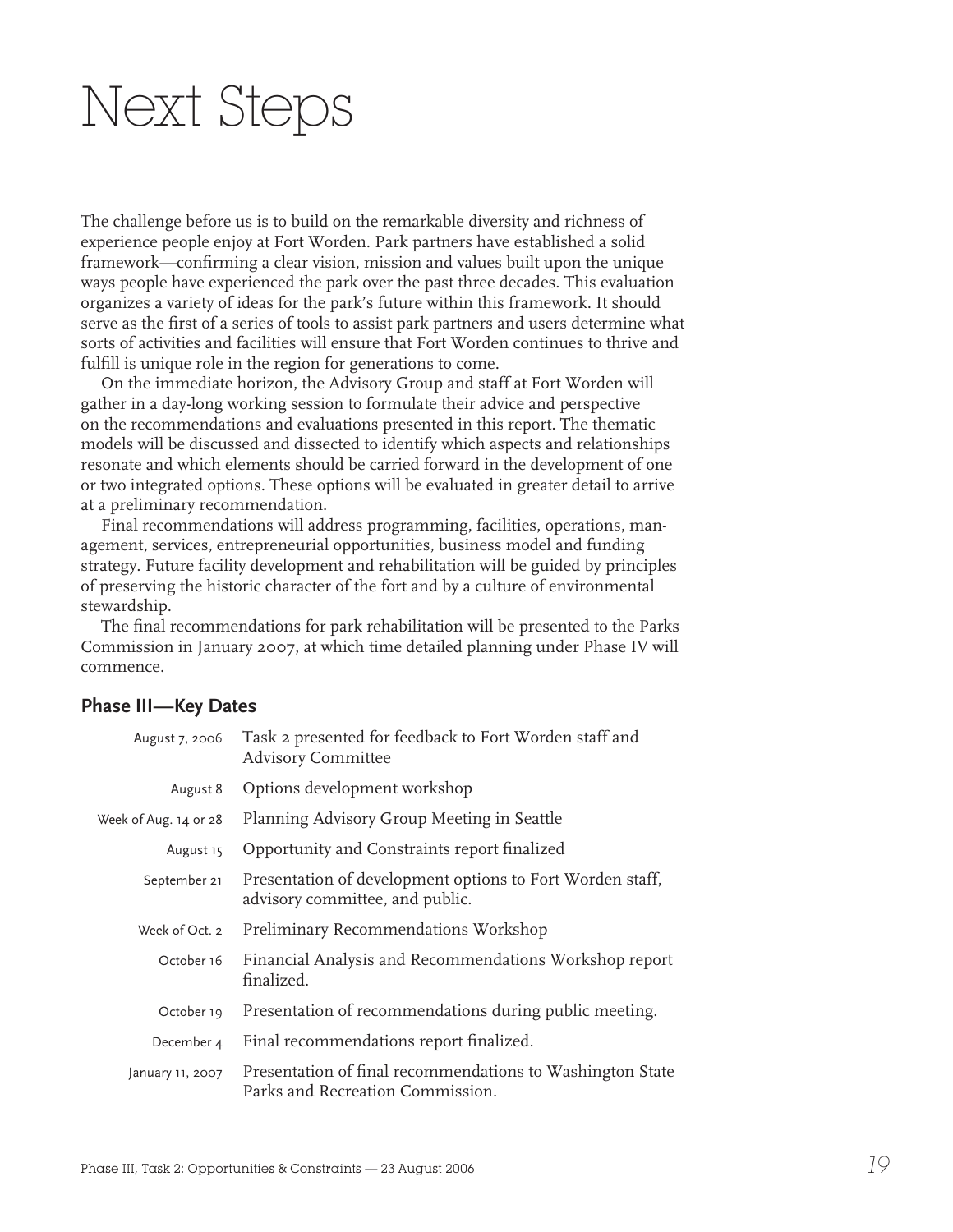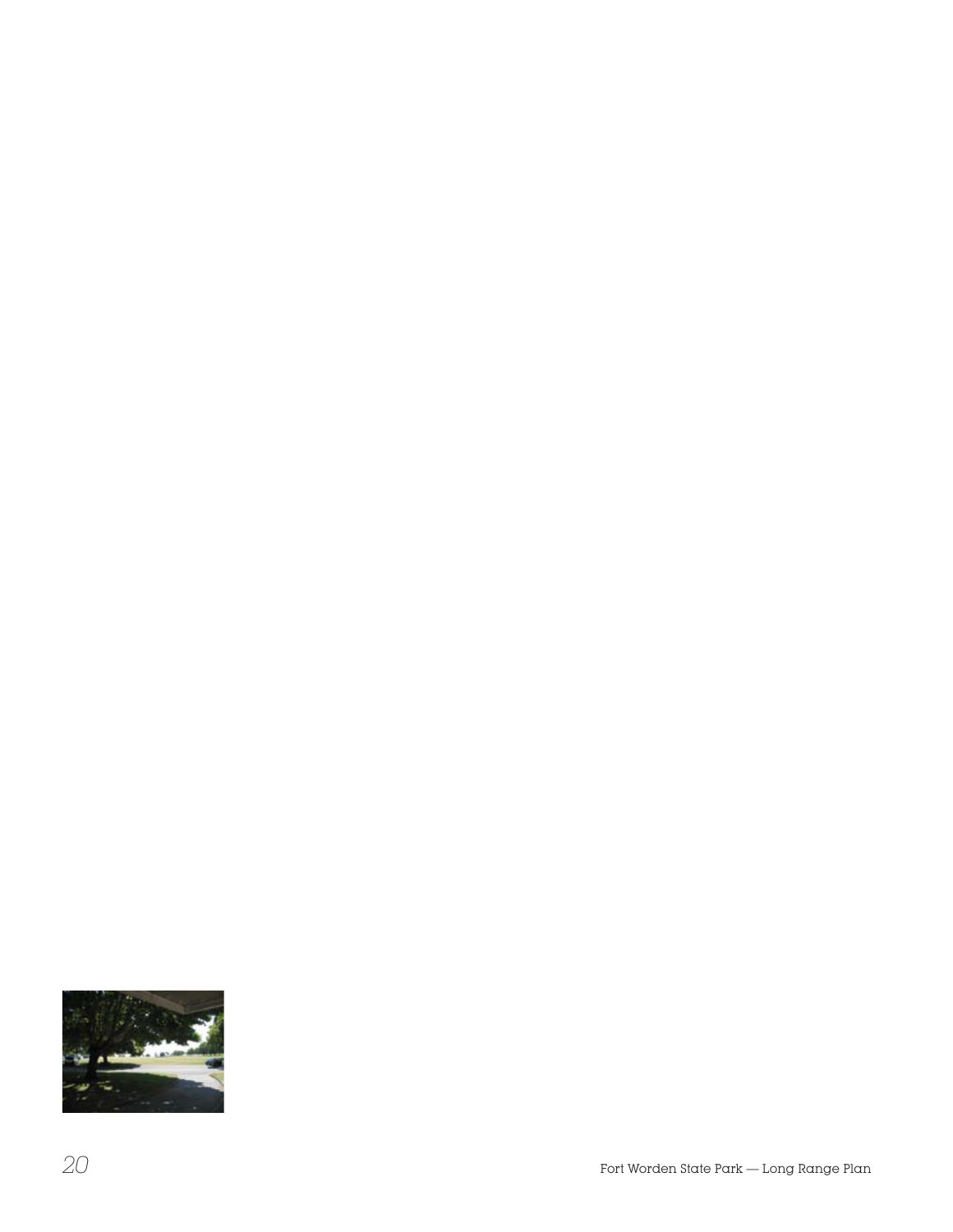# Universe of Ideas

#### **Stewardship**

- Transfer ownership of Park to Feds; they have far greater flexibility to accomplish desired ends in partnerships and through contracts
- Zone the park into area with different experiences and intensities of use.
- High-impact vs. low impact uses? Optimize not maximize use.
- Stewardship of natural and cultural features.
- Funding to do this sustainable food Learning "go local" food as art, integrate local production and food service at FW, heirloom foods.
- Demonstration garden (Army Hospital Garden) connection to Army.
- Chinese foods / herbs.
- GRuB Model Pea Patch Organic farming. (Gar-• den Raised Bounty is an organization that teaches urban vegetable gardening to at-risk youth)
- Spa services, with an eco-tourism twist.
- Restore/enhance natural forest areas at Old Fort Townsend.
- Demonstration area for sustainable forestry, forest ecosystems.
- Maintain natural experience in natural areas •
- Remove invasive ivy on hill
- Sustainability / conservation as a core value.
- Fort has been a working forest throughout history, Indians, fort.
- Keep places that are quiet, protect wildlife
- Acquire property near Chinese gardens
- Establish pea patch garden •
- Allow natural erosion at Point Wilson •
- Restore batteries to original, at least some guns
- Use sustainable technology / demonstration e.g. lower ceiling, double pane windows.
- Emphasis organic / healthy foods (interpretive with onsite growing). Work-in-lieu with trade in garden). Pea patch.
- Redesign commons (lower ceiling) for HVAC dollars
- A vision, if not an explicit plan, for artillery hill. •
- Link to community with food service
- Stewardship is practiced on all levels. We are practicing stewardship, easily seen by visitors / guests. Will be supported. Buildings included.
- On-going stewardship, opportunities, scotch broom, beach restoration, drop-in / scheduled to some degree
- food services and food programming all about sustainable practices from field to table, working with local providers - agriculture, shellfish, fish, bakeries - as long as they manage by sustainable practices, support local economy and land conservation, food is organic and/or natural, programming includes chef training on using sustainable harvested food, teaching people how to eat and cook healthy, production for local providers, sell in Commons or gift shop, web, etc. all food provided here should be healthy - healthy environment - healthy eating
- Offer free housing for volunteer labor •
- This is the model park we should seek corporate sponsors for vacant buildings
- Restore search light tower
- reuse of water from the sewage treatment plant to irrigate the Parade ground
- adapt structures on artillery hill as rental structures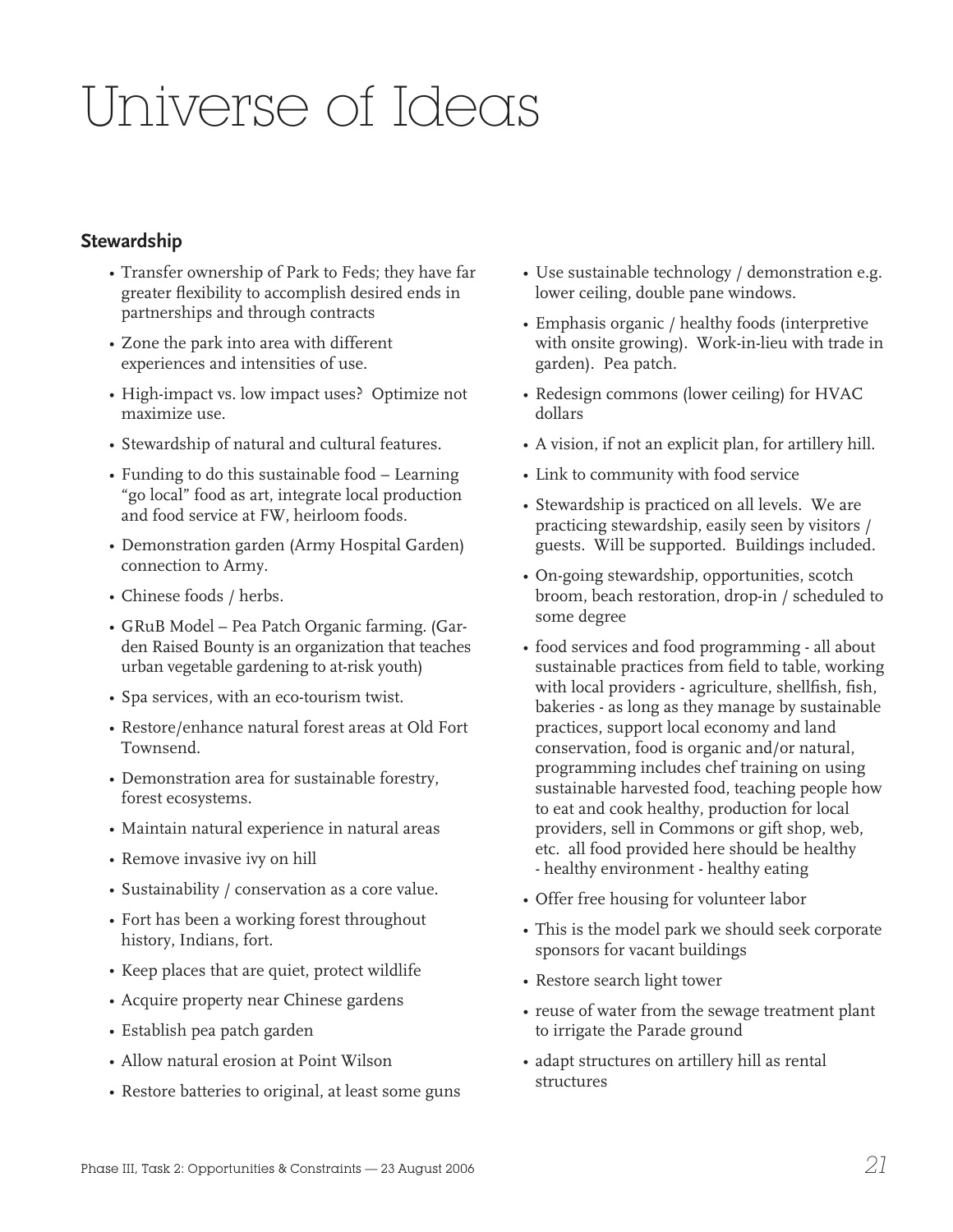#### **Integration**

- Outdoor art exhibitions in the landscape. •
- Think of ability to move from venue to venue, rest of park experiences, e.g., trolley, adaptive cycles.
- History integrated throughout all experiences – not just in museums.
- Integrate Native American culture into interpretation/programming.
- Need an identity, environmental, cultural programs, pick one?
- Merging of student, teacher, and site.
- Integrate art into whole experience, participation in art.
- Fort Worden should generate its own conferences (as opposed to only hosting other groups conferences), beyond the arts into natural resources, others (prime the pump).
- Values-Based planning diffuse aspects of life represented use.
- Mission based on diffuse set of values organized into a cohesive diversity (as opposed to basing the mission one 'niche' value.
- Three main concepts: creativity, discovery, and stewardship.
- How can we use / should we use art as the driver.
- Non profits as economic engine, revenue from space rent, all types of groups.
- Use art as a core value creative approach integrated into all experiences.
- Don't lose individual artist in all of this.
- Partner packaging for events, workshops for guests (discount).
- Choice and diversity
- Redesign phone system, all park integrated pump system
- Non-profit incubator.
- Explore link between colleges and programming. •
- Spawn related programs
- Support partners in improving interpretive opportunities
- Don't want to lose our partners (and public conference) for the sake of "business"
- Integrate the history
- Conference packets, when they book, plan to use the facilities / activities that are here (as part of their conference)
- Offer to blend our activities with theirs. Help them integrate programs, guides.
- Explicitly broadening the interpretive and management/marketing emphasis away from a predominantly 1906 military fort preservation theme to incorporate native American use, early settlement, natural history, arts/education (from the diagnostic center to Pen. Coll. to Centrum).
- Fully up-to-date integrated guest books •
- Integrate activities / drop-ins, to conferences scheduled to come
- Integrated programming, water world for all ages. Arts, science, history, sociological (politics, human issues). Community based issue, town hall. Speaking space (personal soapbox).
- Native Americans, integrate their culture
- Master calendar of events all-fort / newsletter
- consolidate offices into one building share resources and manpower - too much duplication of efforts
- more anchor tenants that bring business and have same values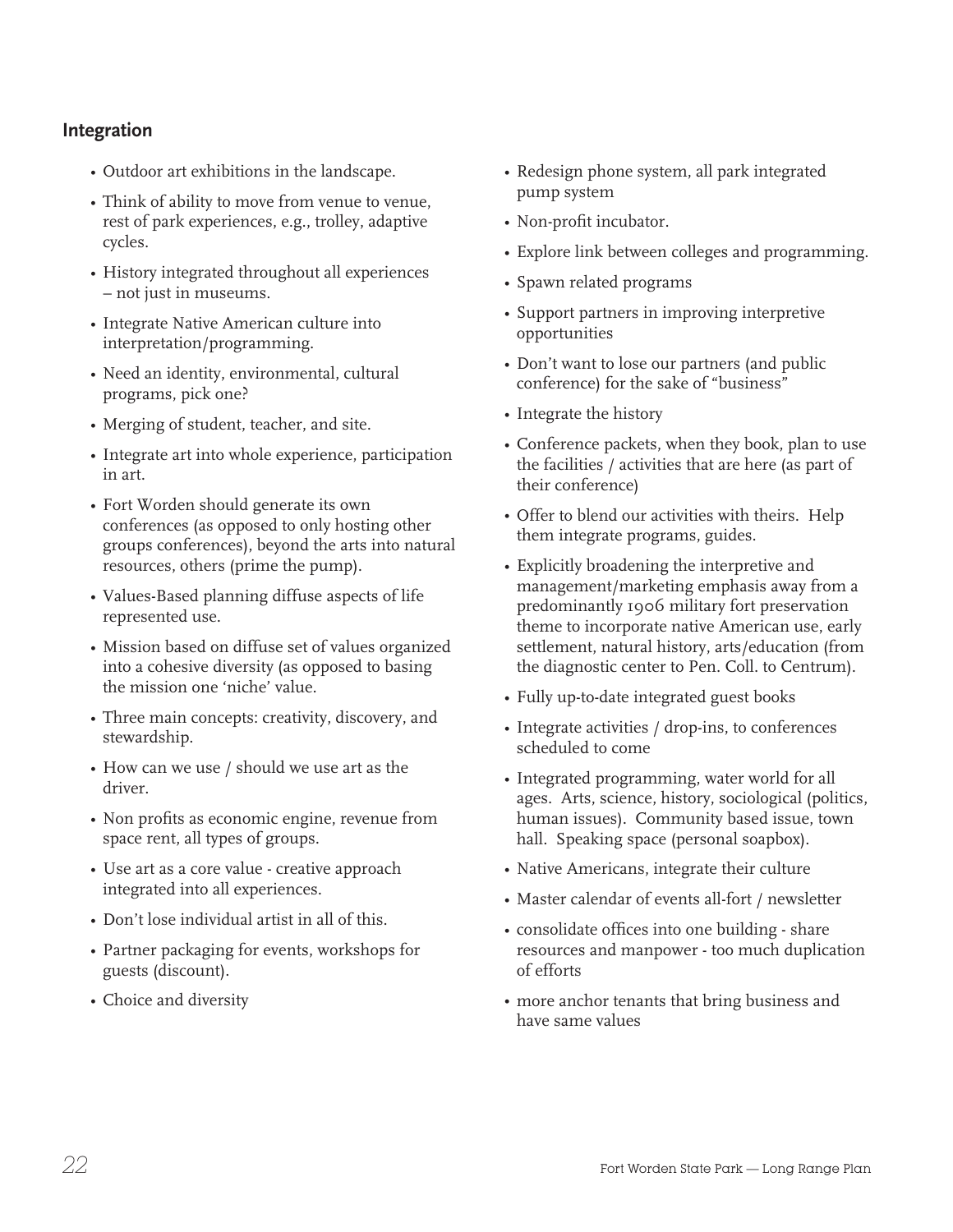**Learning**

- Institute/Think tank dedicated to regional global problem solving
- Place for thinking.
- Redesign all buildings in maintenance shed area as learning campus
- Take inner city kids into FW like Islandwood •
- Place to find your inner artist not just see art.
- Self discovery place of discovery process.
- Magnet for people to find their gift / talent.
- Lifelong learning. •
- Be around art, beyond workshops, other ways of experiencing art / artists.
- Place for facilitation.
- Park museums at specific sites, reconstructions ghosting, recreations, just information about what was there.
- Interpretive signs and walks
- Veterans experience, create event/program for veterans (Mike Gregoire)
- Interpret temporal progression of Fort Worden by creating representative examples (of landscaping) during each period.
- Birders, Audubon. •
- Establish underwater park •
- Explore links to newly created State Department of Early Learning.
- Lighthouse for interpretive opportunity, keeper's structures / protect lens if lighthouse removed.
- Establish natural resource oriented non-profit like Centrum is to the arts.
- Maintain open access to bunkers, don't over protect
- Explore park / state funded educational/ interpretive/recreational programming.
- More apprenticeships / interns
- Art museum (existing or new structure) •
- Outdoor gathering spaces. Designate a space, interpretive spot. Hub undercover, protected from weather.
- Ranger led interpretation, public communication (policing and maintenance
- Links to interpretive information on web site (both in and out of officer site) Ave Signs
- Promotional web cams •
- Interpretive guides for individual features or for botanical, historical, cultural marine science, geological
- Interpret the whole park, multiple ecosystems (salt, fresh water marshes)
- Audio walking tours •
- Bring back concert series at Pavilion
- Improve trail information / signing
- more fun environmental education not always science - too off-putting to general public and not welcoming - same with arts - start at the "every man" level - not the experienced and educated or already developed talent
- Use Dinky engine for display •
- Provide more user friendly maps
- Indoor children's learning center (arts / crafts related)
- Fishing classes / information
- Interactive, e.g. wooden boat, Williamsburg, creates "gathering", Arts, Ranger interpretation, engages into enrollment.
- Native American storytelling (salmon bake) Potlatch
- Cooking classes, gardening, collaborative partnership
- Improved signage thru-out park
- Naturalist and historians available for tours •
- JCHS in costume for tours.
- Increase number of spaces for learning meeting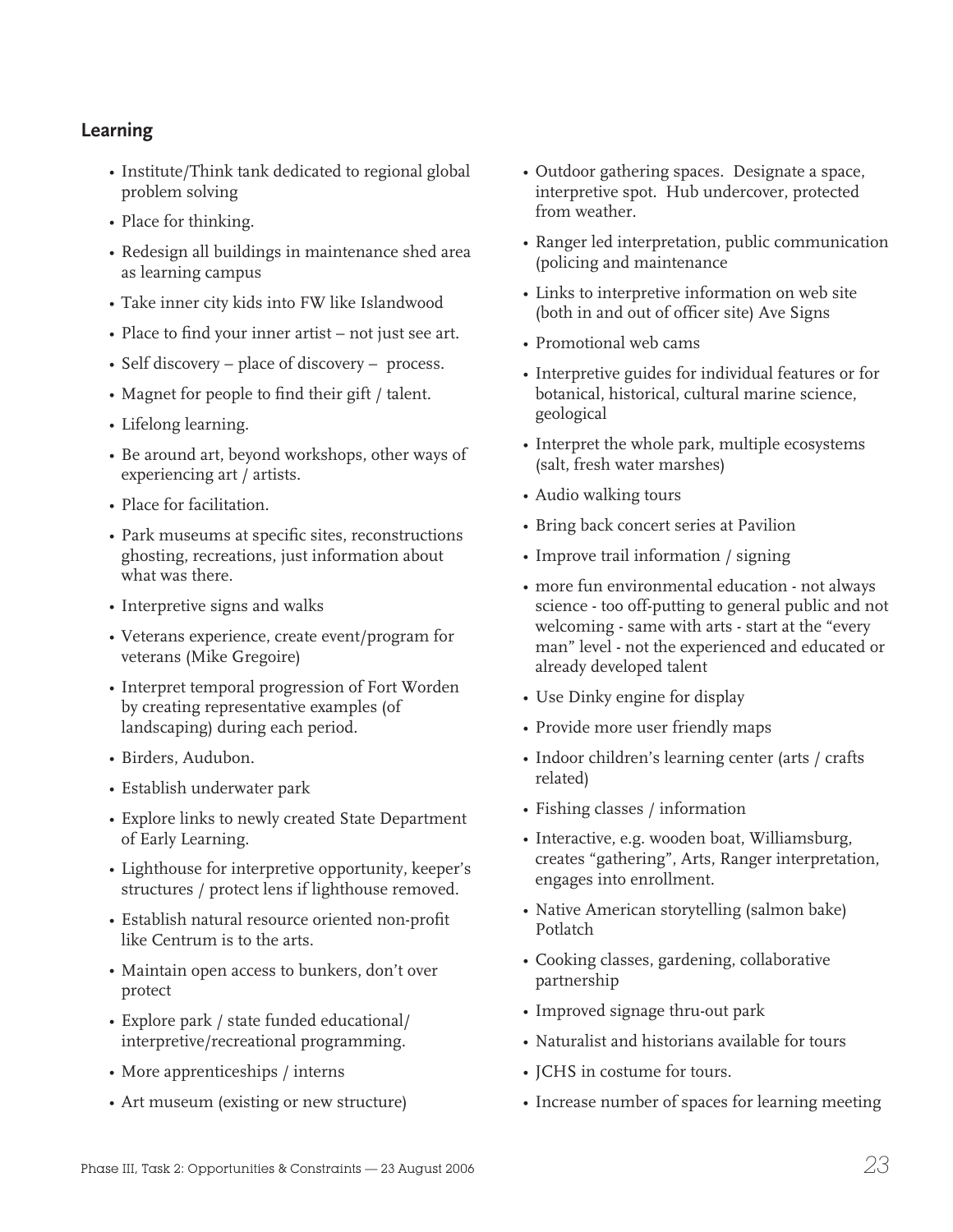- Centrum / MSC / College (Peninsula) to expand learning opportunity, college credits.
- MFA programs, with Goddard with MSC / Centrum
- Cistern treasure for musicians, improve air quality access inside
- Interpretive center in 409, historical arts, environment
- Storage spaces are needed (to support programs).
- Opportunities for smaller groups, families, individuals, trails, arts, citizen science, history, community volunteer, presenters.
- Elder hostel program, life-long learning.
- Collaboration with higher-ed to provide programming using Fort Worden as the site.
- Fort Worden arts and science, environmental center (title)
- Lighthouse, lots of learning opportunity in that area.
- Map with signage in key locations
- Diver education program •
- Fort Worden computer lab, big enough that's useful
- On-going art experience, includes kite making, drop in type of classes
- Re-visit park interpretive plan
- Evening interpretation. Something to do while staying here.
- Wire Fort for information, kiosks interactive, (include in rooms and campsites). (Network or single place?)
- promote long term relationships with institutions that more significantly promote arts and education in the Northwest.
- learning center for outdoor skills
- Provide interpretation for Battery Hill
- Interpretive plaques in each building linked to a broader interpretive network
- Interpretive programs done by rangers
- Demonstrations of working with sand stone, wood working, working with concrete, slate roofs, rivets, some of the old earth moving techniques. Basically the effort and skill required to put the Fort together.
- History of the impact of men stationed at the Fort on the local population, how many stayed in the area, Etc
- Impact of the salvaged material on the local building construction IE the detention windows that are used in the old Quilicene Gas Station or the little farm house by the airport that has a slate roof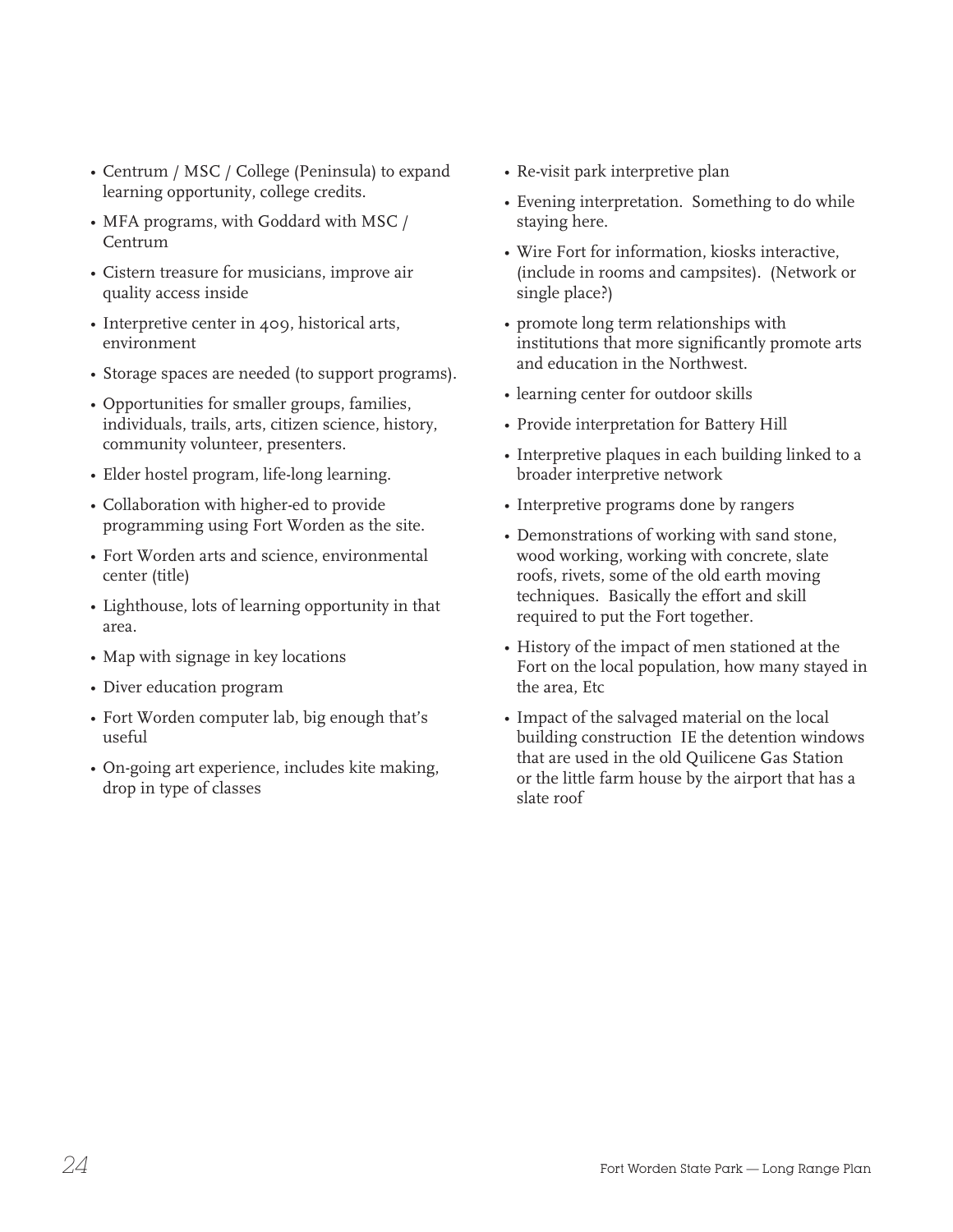#### **Culture of Hospitality**

- Safe quiet.
- Gathering place for all abilities, need universal design, market as a universal facility.
- Tours for fee. •
- Virtual concierge
- Mini bars •
- Hang-out coffee shop.
- High-end amenities
- Update infrastructure
- Potential for new lodging facilities
- Marina for overnight mooring.
- Spa SERVICE
- Light House as accommodation
- Wi-fi / internet
- Covered bike racks
- Motorcycle sized campsites
- Motorized carts for guests to travel from place to place
- Higher quality dorm rooms, brighten, less like prison, better beds.
- Amphitheater
- Disabled access everywhere
- No TVs EVER
- Quality customer service, more resources, crystal clear, real people welcoming
- TVs in hotel rooms, with Fort Worden channel I
- Private bathrooms •
- Microwaves in all units
- Clearly accommodation marketing, promotion, into access
- Integrated sound systems in all meeting rooms
- More landscaping
- All-service billing •
- Integrated AV systems in all meeting rooms
- Outdoor spaces, courtyards by accommodations and in other sites
- Room service •
- supporting budget for marketing and sales for accommodations and conference planning
- Hotels
- Diversity of accommodation options
- Options for individual visitors, I or 2 for the night
- Campground upgrade: more privacy, pull-• though, landscaping
- Site integrated accommodations (e.g. rooms in bunkers)
- technology get away from state mandated internet and connectivity - too restrictive to increased business
- MORE, comfortable places for the night
- Camping sites / options, world class housecleaning
- A place to buy groceries, sundries
- Toiletries in rooms •
- Employee nap, break rooms •
- Visitor nap rooms •
- Fort Worden magazine in rooms •
- Family and kid friendly houses i.e. re furnishings •
- Pets welcome for dollars
- Dog daycare
- Child daycare •
- AA meeting room
- Pre-guest arrival facilities check for heating, etc
- Keep accommodations AFFORDABLE for all
- Land and water shuttles to Port Townsend and Seattle, vicinity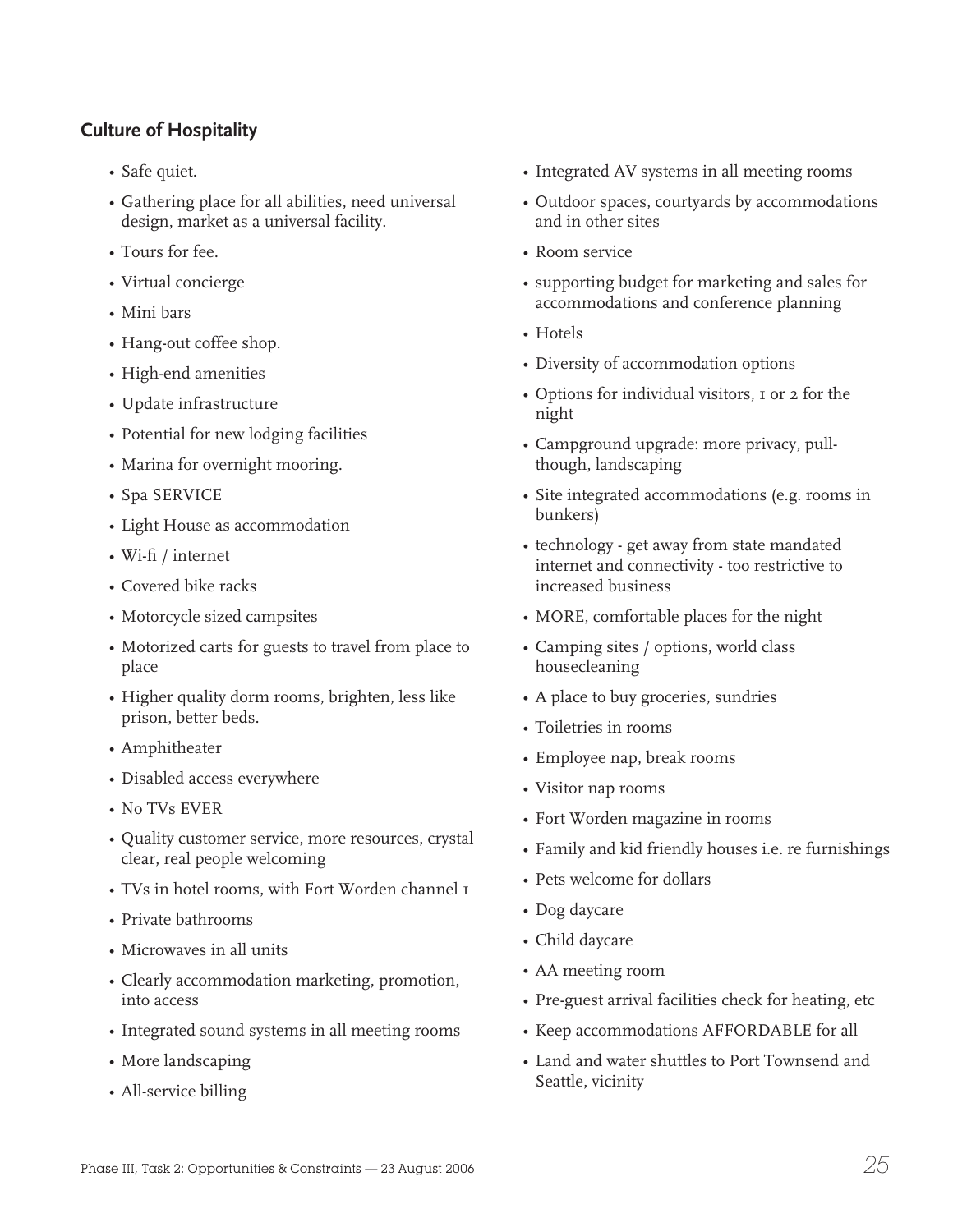- Cost competitive housekeeping service •
- DVD library / movies on demand
- More meeting rooms with kitchen facilities
- Integrated accommodation and housekeeping management
- Concierge services •
- Upgrade entire boating system
- Some sort of shuttle system (in and outside park), non-polluting
- Free covered picnic shelter, wind block, not by reservation
- Free movies from state library
- Don't lose "classless" opportunities, serve public, not business
- Kid friendly furniture
- Sponsored BBQs, Memorial Day, Labor Day, 4th of July, special / community event
- After hours night life (doesn't close at dusk!)
- Make pavilion more usable year-round
- Provide beach fire pits (other than kitchen shelter)
- Show movies at theater (plays, too)
- Micro brewery, happy hours, wine in front of fire (commons)
- Torn about letting Point Wilson erode, great place to be, find a way to do both
- Expanded fitness area / center
- Spa facility
- Lighthouse for bird viewing
- Open access lighthouse
- Consider cabins / yurts
- Off leash dog area (not on beach)
- Upper campground kitchen shelter 25-50 people
- Water storage for fire protection (cistern) •
- More than Cablehouse for beach area eats. Sundries, milk and eggs, toiletries
- Longer hours, i.e. Hot Java, 7 pm dinner (off season), 9 pm summer
- Port Townsend / Fremont "pagan" season fests
- Beer and wine, full bar
- Char broil (vs. fry grill) "healthy heart"
- Music, indoor and out (Centrum Free Fridays) and Patio / Amphitheater.
- Summer, beach / fire pit BBQ, themed
- BBQ / Picnic and Officers' row houses, castle and Bliss too, add more picnic sites to lower park
- Room Service, "classic" service
- Amphitheater, walk to Walker / Tolles, good sound JFK- Stoddard
- Access, "can it go outside and eat?" limits?
- Cart service, water, espresso, pizza? (locations 409-Hill) and beach area
- Festival food, HUGE (crafts) / e.g. Farmers Market on little field
- Load capacity, day use / off site parking
- Gathering / parking, covered bike racks
- Public transit….? Increase? More? Different •
- Pizza parlor, sit down /video, B&W silent movies
- Midweek, big acts (e.g. Jefferson Starship, Kenny G, Terri
- Lots of concert venues…. PAV, make-shift elsewhere
- Covered picnic / band stand / gazebo + tables and fire pit / grills, beach area
- High standard of sanitization in all food prep areas
- Group camp with fire pit at Fort Worden •
- Point Wilson, own food service options (note erosion of spit)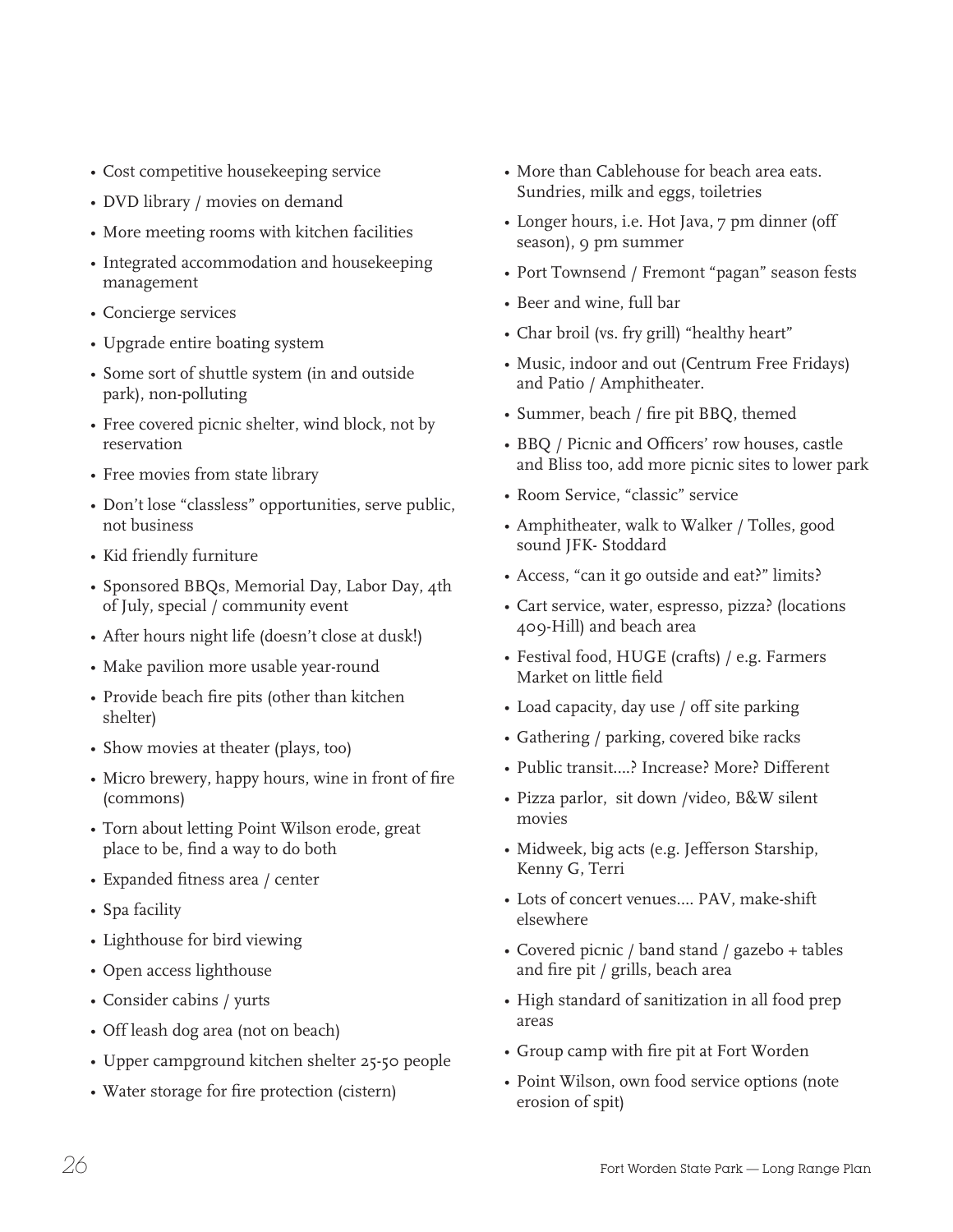- Greater flexibility in food choices / providers
- Consider allowing food delivery •
- Community pot-luck invite community •
- Encourage food service contracts
- Consider park event planner •
- Other locations for eating / picnicking
- Picnic take-out box lunch
- Better utilized artillery hill
- Universal design
- Develop venue market •
- Network connections to other regional recreation (ODT, SWT)
- Cabins / yurts, mid-range accommodations
- Student housing? •
- Hotel-style accommodations
- Unified visitor arrives, unsure where to go, need welcoming presence, packet of information, where to go, what's happening.
- Airplane shuttle plane stop •
- No TVs in accommodations
- 300 800 mid range venue (performance) •
- Access for the hill. How do we get physically challenged people up there
- Fort Worden happy hour
- Introduce people to the meeting rooms, meet and greet / personal treatment for the renter
- Commons, gartering spot in the evening, coffee shop closed in the evening, would like open
- Shuttle out of town / water taxi. NW maritime to MSC dock. Improve accessibility, local airport, shuttle fights.
- Accessibility to our buildings (infrastructure) and inside buildings
- 50 100 seat performance venue, Bakery / JFK •
- Outdoor venue in campgrounds, amphitheater •
- Full spectrum lighting in all meeting rooms •
- Longer use of Pavilion, off line five months, enclosed make it year round
- Pricing of meeting rooms, communicate to public the price diversity.
- Improve visitor place orientation, including programming
- Answer the phones, voice mail jail. Basic customer service, one stop shopping, menu of opportunities
- Meet in the campgrounds, in the evening.
- Focus on alternative transportation, both in and outside park
- Colorful shuttle (Jitney)
- Expand to an international audience. •
- all accommodations types hotel rooms, houses and one dorm - not 3
- new management model that allows flexibility and adaptability to markets, state too restrictive and driven by policies that make no sense for a conference center business
- Offer discounted lodging by the week/month October - April
- Provide an "old movie night" and high school plays at the theater
- better furnishings--I am uncomfortable about the cleanliness of the furniture--may be clean but age may give impression of unclean--perhaps linen or cotton washable slipcovers between guests?
- better control over temperature in the rooms
- available staff off hours •
- access to duplicating, paper etc (copy center)
- food variability not so great want non-meat items that are not cheese based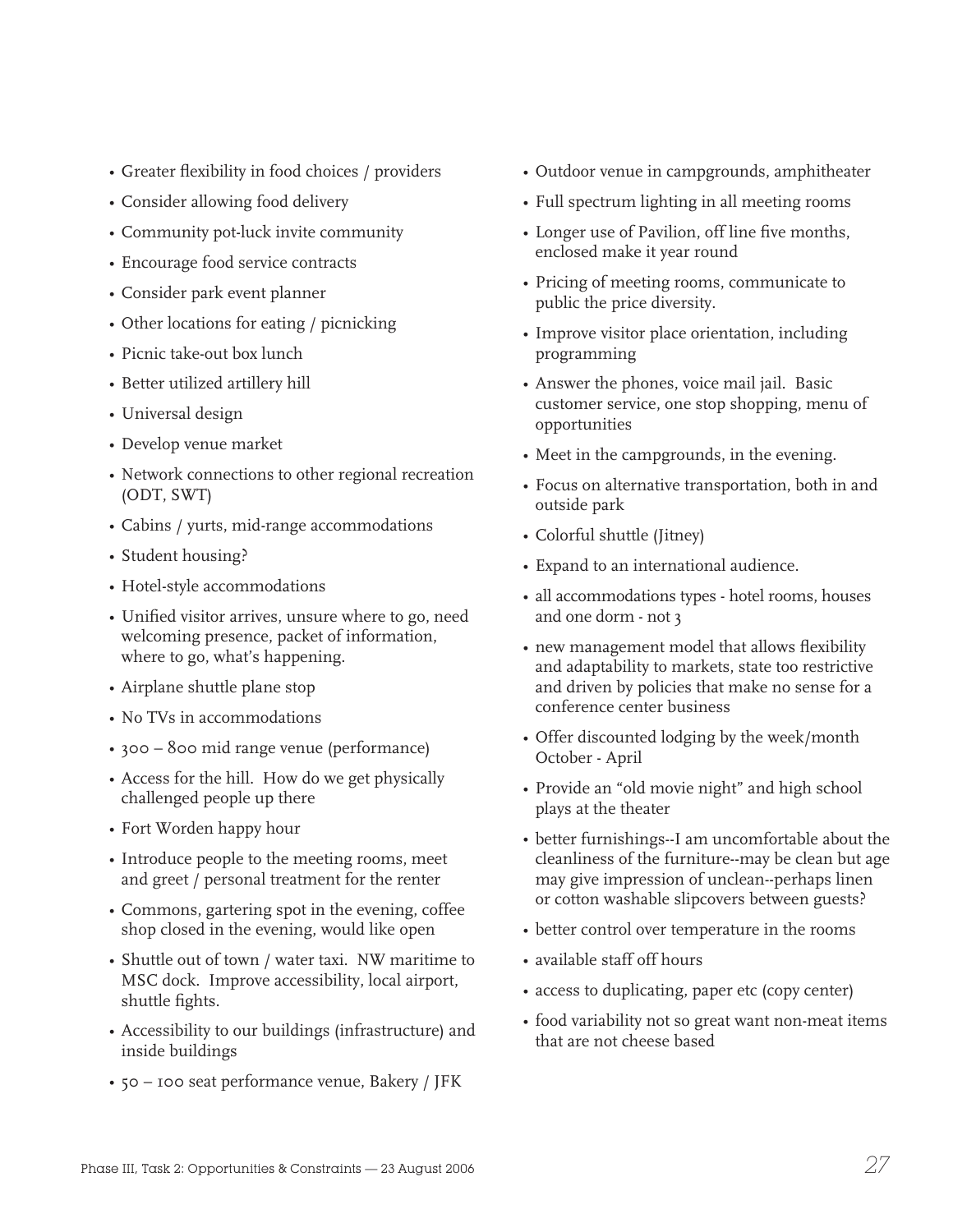#### **Play**

- Health / fitness / diet programs.
- Northwest straights water trail
- Connect Olympic discovery trail
- Experience area, open space to do whatever. •
- Free bikes •
- Full service marina •
- Fun path for kids, families, environmental issues.
- Swimming pool
- Miniature golf
- Disc golf (Frisbee)
- Triathlon
- Bat rentals
- More tennis courts
- Sand volley ball court at lower campground
- Children's playground
- passive outdoor skills programming/teaching then trips to practice what was taught
- provide space for indoor and outdoor teaching of skills - partnership opp.
- Year round bike rentals •
- Picnic areas in / on Upper Hill
- Good medium sized playground •
- Covered bike racks •
- Pedestrian access, (off the beaten path), better signage from town for bikes / cars
- Volleyball, soccer, tennis, kite flying
- Irrigate turf in heavy use/scenic locations
- Provide boat washdown at boat launch •
- Fort worden themed interpretive miniature golf •
- trails marked with distance to certain points, including tidal issues around that point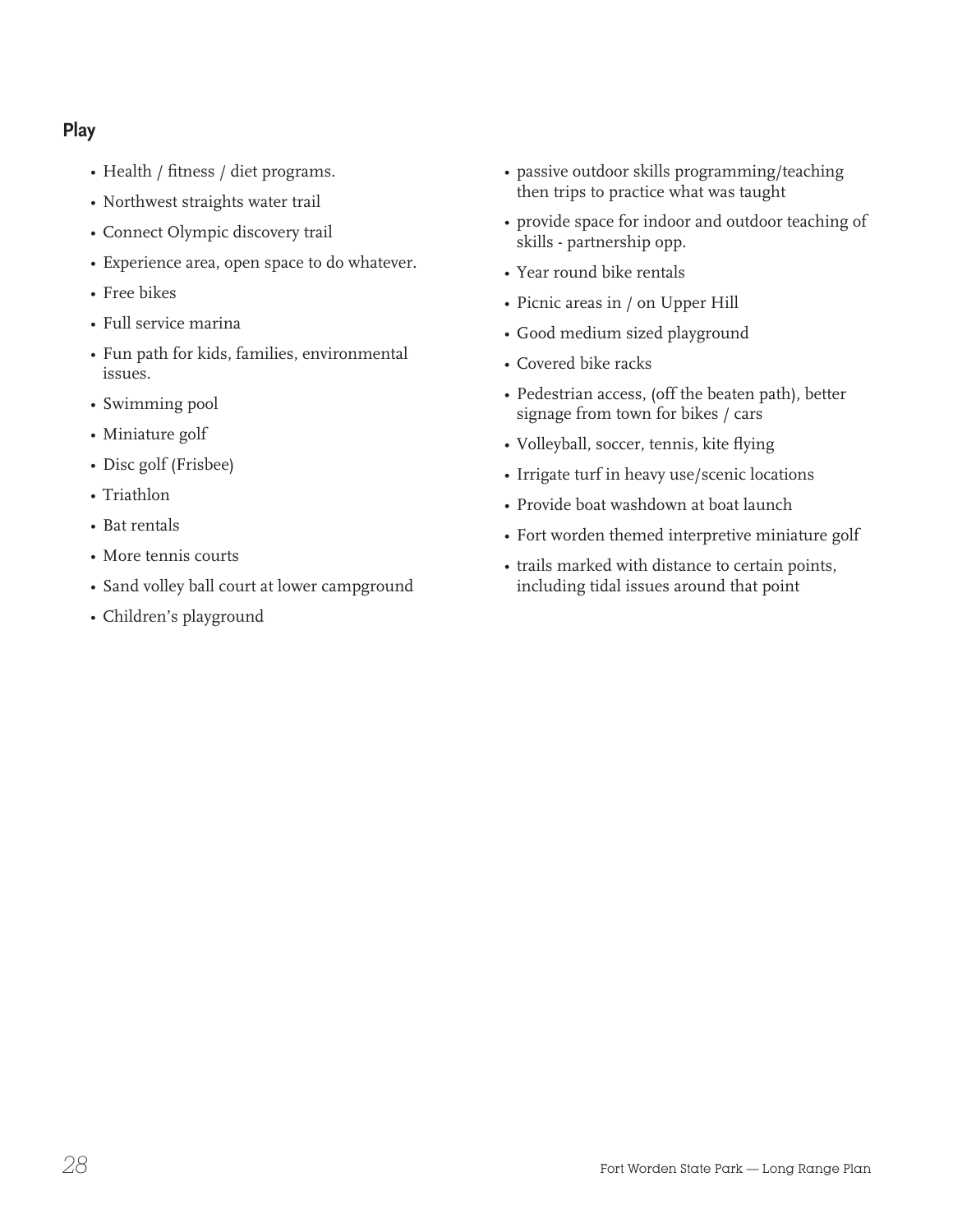# Meeting Notes

On August 7, 2006 the Fort Worden Advisory Committee and all staff working at Fort Worden convened to discuss the thematic models. Members of the park leadership and consultant team gathered the group of more than 40 people to engage them in the planning process, inform them of the progress to date, and solicit guidance on what aspects of the thematic models should be carried forward into options development.

The meeting began with a brief presentation that summarized the long-range planning process, identified the vision, mission and values of the fort, and reviewed the baseline improvements and five thematic models. At the end of the presentation participants were asked to provide feedback on the models, specifically: rate the degree to which each model should appear in the options; what aspects of each model are most exciting; what aspects of each model are you most apprehensive about. This feedback will be used in subsequent workshops to guide the development of two options, and eventually a final recommendation for the rehabilitation of Fort Worden.

Following the presentation, participants counted off and split into five groups. Each group circulated to five stations, each with one thematic model. At the stations a member of the park leadership or consultant team summarized the thematic model, providing more details on the site description and how it would affect current operations at the fort. Each station had a flip chart board where participants could record their comments on the exciting and apprehensive aspects of that model.

Additionally, each station had a continuum on which the participants could rate the degree to which that model should appear in the next phase of option development. Every participant was given five dot stickers and was instructed to put one sticker on each continuum per station. Each continuum ranged from "a lot" to "a little…" and provided the opportunity to rate how much each model should be carried forward into the option development.

The results of the continuum dot exercise and the responses to the excite vs. apprehensive questions are summarized below.



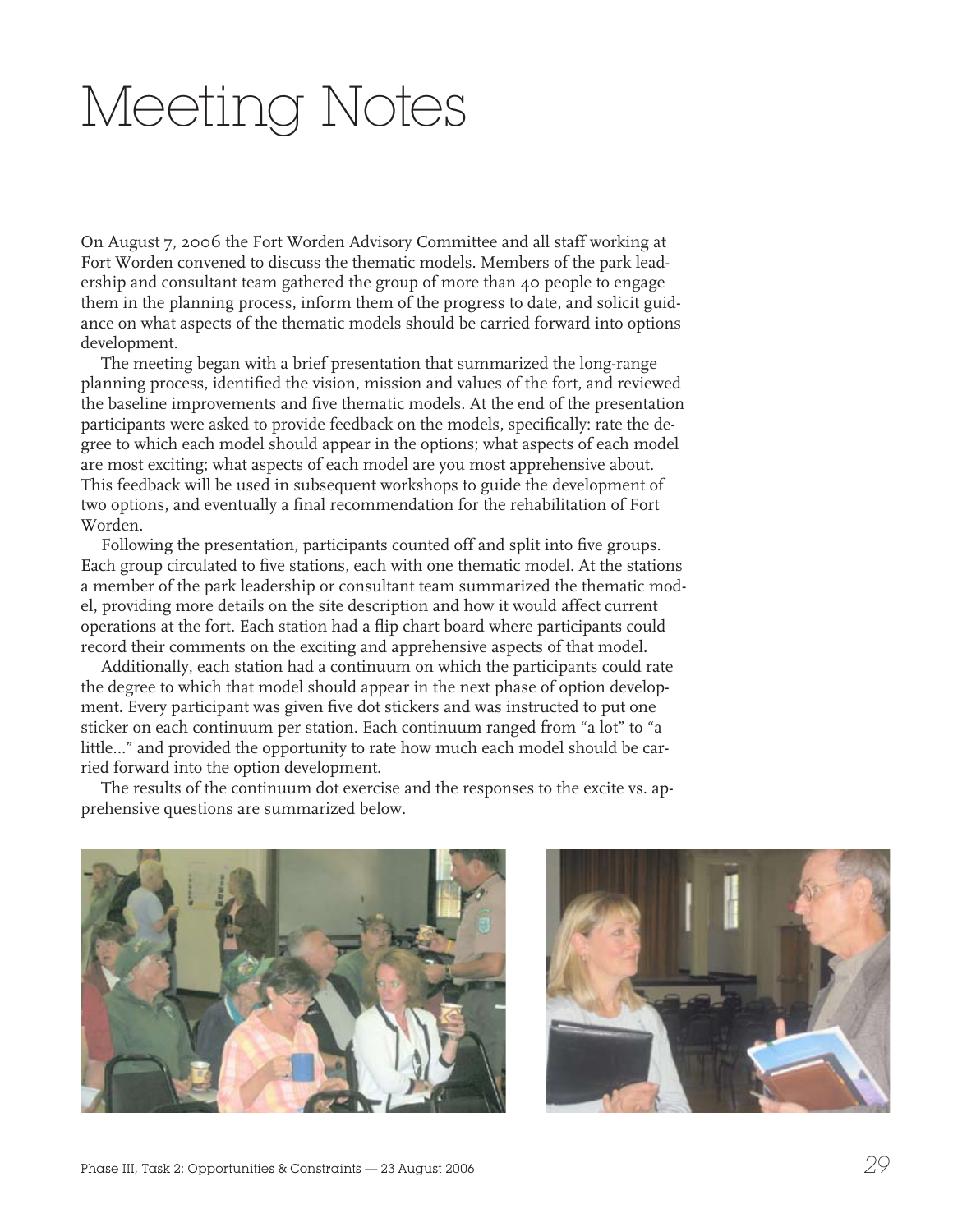## Thematic Model #1 **Arts and Culture Center**



#### **Excite**

- Keeping Centrum
- Builds on what he have: reputation of arts programs and history (1 check)
- Centrum brings experience providing/improving (dance, symphony)
- Potential for developing outdoor space (performance)
- Enhances chance to use Wheeler and McCurdy
- Allows more focus on performance
- Only one that addresses creativity—vital
- \*\* Integrating all into a model. Come for one activity and experience the others. Arts and culture, history, recreation, environment.
- \* Clear identity
- The possible arts identity that could be created. – opportunity and challenges
- Opportunity for funding one of the best. Potential to attract large private (and public) donations (1 check)
- Would like to see natural resources classes and environmental education. Yes! Preservation and education of what's around us. (3 checks)
- Balances environmental and educational uses.
- Unique and unified vision will provide good funding. (easier donations then business model)
- Look at Park Report 1970's—first best with this model. Vision utilizes more of park.
- Potentially could be a way to keep arts community who are being priced out of PT. Would need a housing component.
- Like rename: Arts, Science & History/ Humanities Center
- Need more than renovation for "back of house" functions
- Many who come to visit comment on desire for improved rooms/accommodations
- Above all else, this all has to be acceptable to local Port Townsend area people. This is a very diverse, very talented, and most of all VERY VERBAL community about anything suggesting changes in "their park". Be ready for a fight.

- High range of users \$
- Apprehension if that's all we are here doing
- \* History and environment—not enough attention
- Management model
- New building will be very difficult—where do they belong?
- Need serious maintenance and upgrades. Will it be allowed under preservation rules?
- Where "reprogram" interiors of buildings changes the feel—that is what many come for.
- Concern about year-round viability. (differing opinions)
- How do you change management system so put nonprofits but park manages the facility?
- Impact on natural environment (trails/beaches/ buildings etc… carrying capacity)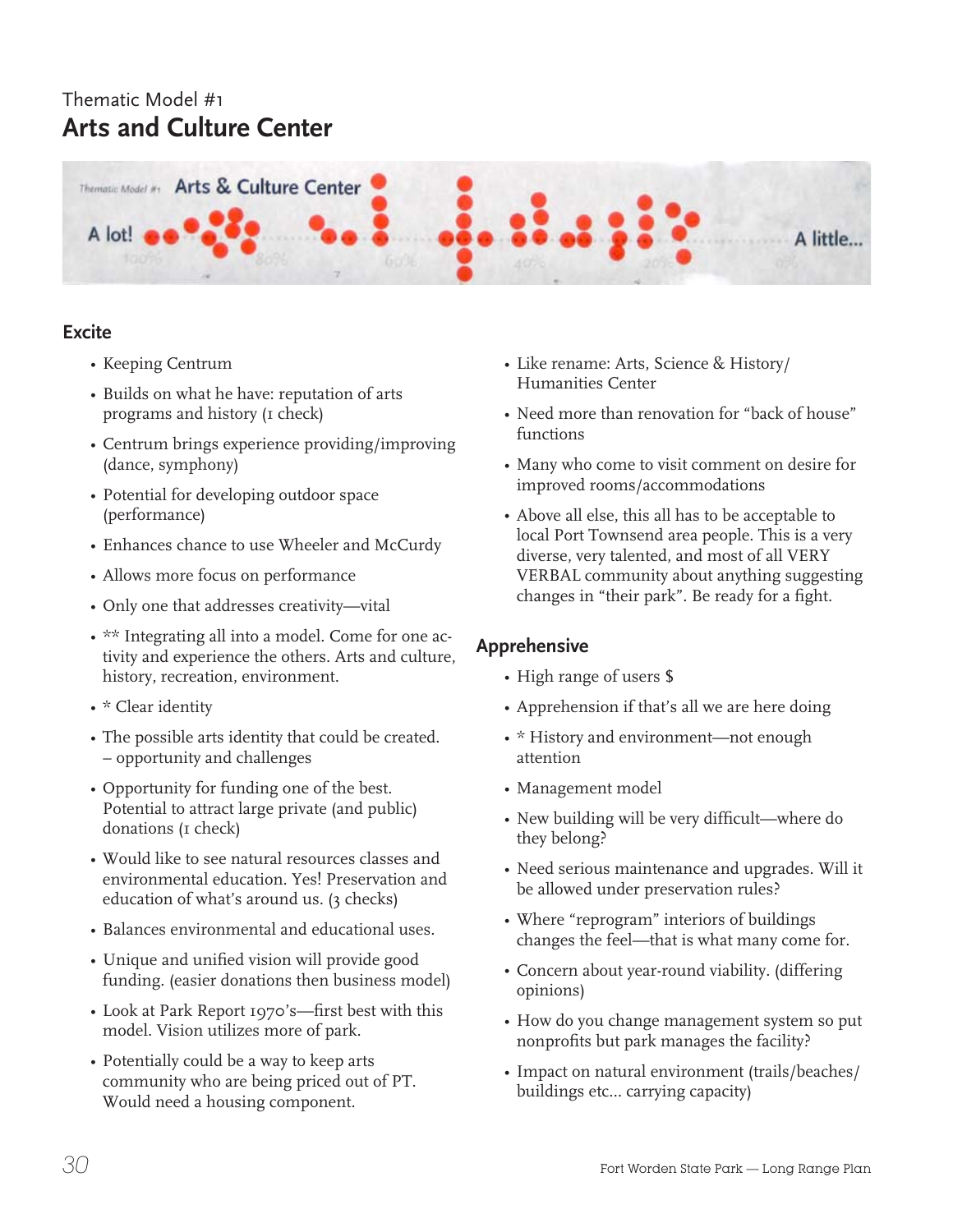#### **Apprehensive (cont.)**

- Concern at building higher amenities—that puts in competition with Port Townsend.
- Have to maintain setting/ambience.
- Almost need to "police" setting. Want to feel safe.
- Too exclusive

Thematic Model #2 **Visitor's Retreat**

- Needs to stay affordable for community (if \$100 tickets—excludes locals)
- Too narrow a focus. •
- Would like to see greater variety for kids—whole range of classes.
- Concern if environment is relevant to this model (disagreement among respondents)
- Keep Washington State Park management
- Facilities on Hill (ie maintenance)—hydrants insufficient. Fire concern. Heavy trucks. Restrict pedestrians

# Thematic Model #2 Visitor's Retreat

#### **Excite**

- Fits with current mission
- Base is already here
- Pool is an enhancement during slow. Community involvement. More integration. Expensive but Sequim type facility would be great. Partnership organizations.
- Playground possibility
- Flexible idea—with program type and opportunity
- Preserves park in its current form—likes it the most
- Addresses diversity, not limiting by economic mean
- Most potential for revenue generating
- Combine with conference center
- A lot of things guests ask for
- What do we really want? A grandiose resort, albeit in a gorgeous setting, OR a state park in which we retain our local stake, maintain some control and input, and not have some outsider come in, then take all the money he can make with him to live high in Las Vegas, a Caribbean cruise or whatever.
- Park needs a shuttle system and needs to establish a limit on the number of cars in the park at any given time. Shuttle true for all models (1 check).
- Also provide facilities for larger conferences
- Provides the most opportunity for people who own the park to use the park
- This model has more flexibility •

A little...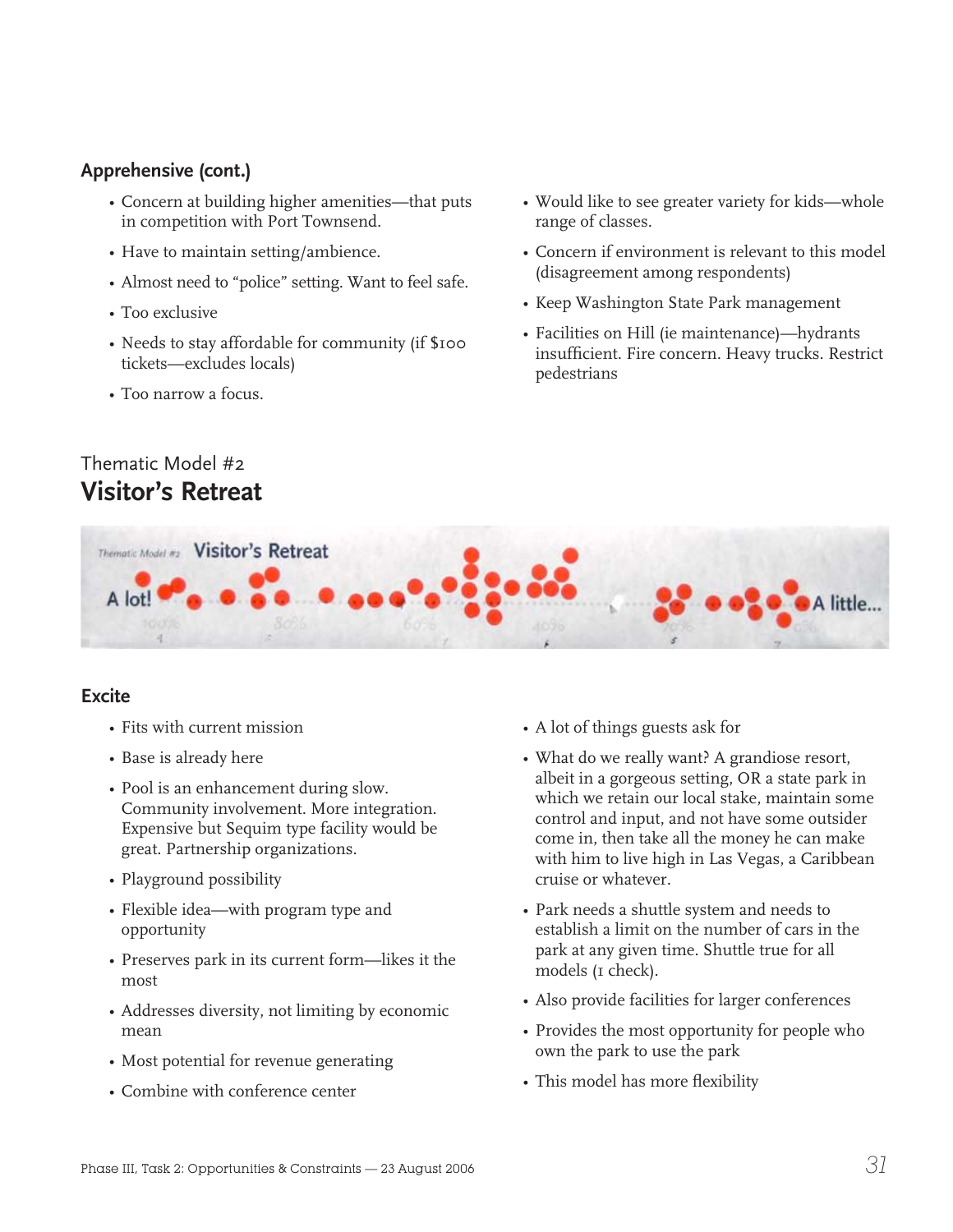#### **Excite (cont.)**

- Potential to use and expand amenities already here (history/culture)
- Like it—but can't put eggs all in one basket
- Allows opportunity for more recreational activities
- Has potential for recreation director type of position—oversees and integrates the recreation activities
- Synergy with Port Townsend district-economic organizations
- Staff use of amenities •
- Sustainability and PT incubator are much more close and are a source of marketing opportunities
- Increased/expanded environmental programs
- Upgrading facilities is needed

#### **Apprehensive**

- Do we really want a swimming pool? And to manage it? Not me.
- Pool—vacuum for money. Maintenance nightmare. (1 check)
- Miscellaneous programs—not thinking broadly enough
- Nature would be diminished •
- Increased visitation impact adversely on park
- Government entity competing with private •
- Requires more burden on peak tourism to gain enough revenue to last year round.
- Accommodations/facilities become too expensive
- Theme park i.e. amusement versus emphasis on park/nature
- Pool/spa—aware of what city is doing. Don't need to provide what is already available in town.
- Creating too many superficial activities •
- Seasonality-too much emphasis/ used too heavily in one season.
- Will make the park too commercialized (3 checks)
- Minimizing importance of life-long learning
- Danger-too competitive with the PT businesses
- "Just another park" if not done right •

#### **No Excitement**

- No integration with partners
- Doesn't encourage week-long type of programs •
- Competition with Seattle for arts/culture
- Challenge to renovate dorms appropriately
- No spa—doesn't support tourism (disagreement with others)
- Doesn't enhance uniqueness •
- Competition with other destinations
- Doesn't have opportunity to get public/private investment
- Introduce a class structure here that doesn't currently exist—starts excluding people based on economic abilities
- Starts removing "public" from public park
- Loss of unstructured recreation and spaces •
- Would incentives for investment materialize with businesses (existing system doesn't support)
- Worried about management model (don't like) •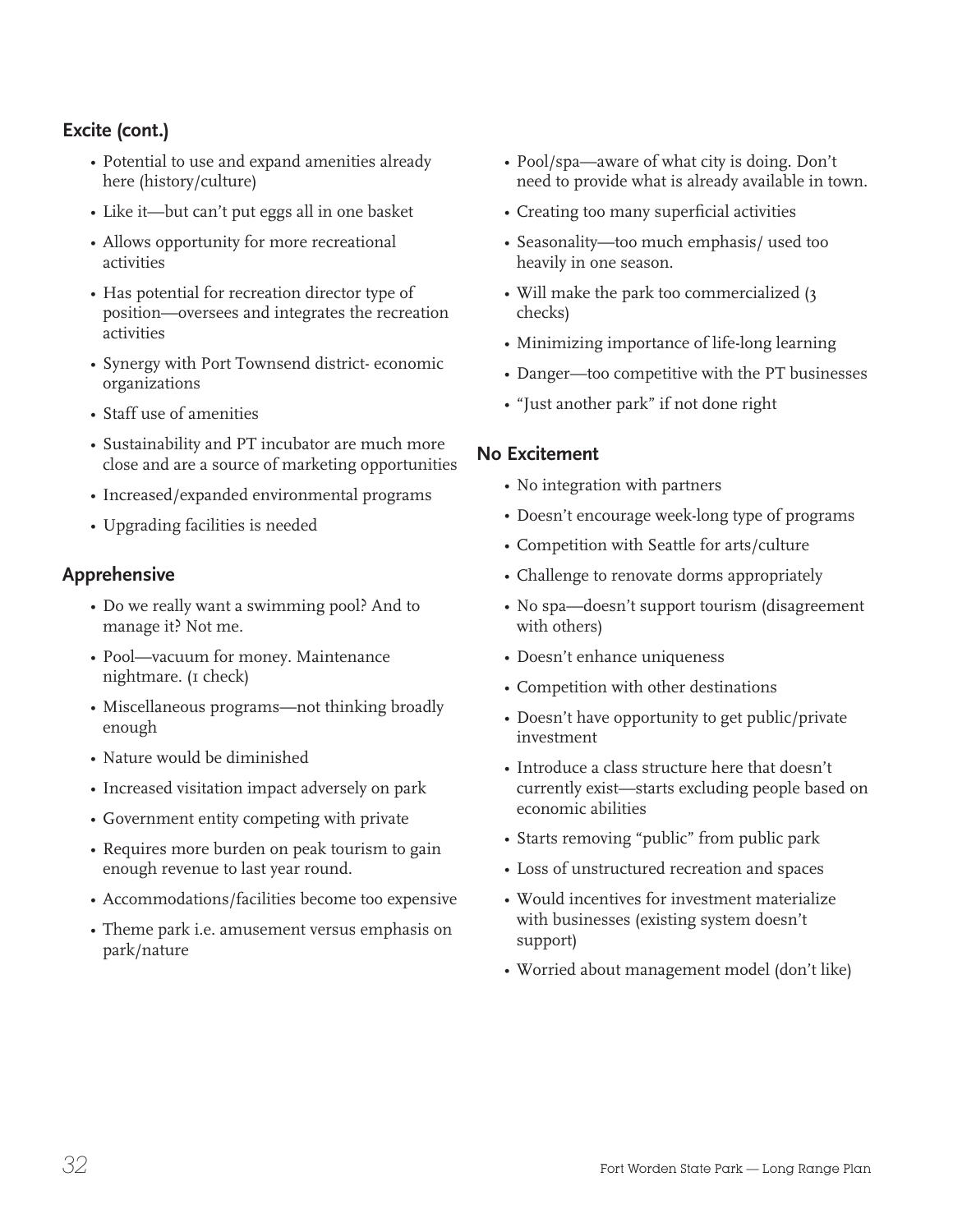## Thematic Model #3 **Regional Park and Nonprofit/Small Business Campus**



#### **Excite**

- Continuation of existing recreational opportunities
- Better use of physical facilities (buildings)
- Steady revenue stream
- If stayed as is, less impact on the trails, bunkers, beaches, etc is desirable. I see impact in the "woods," bunks and beaches already and am concerned about maintaining, let along improving, these incredibly beautiful and rich natural environments.
- Less business, more recreation and arts. Recreation: more football, soccer, gymnastics, canoeing, kayaking, nature walks, mountain biking etc. Schools and clubs. Arts: theatre, drawing, kite flying, dance, poetry etc.
- Upgrade existing facilities, just keep going on. •
- Like that partners have more participation in maintaining facilities
- Sometimes just having a building in use protects/restores it
- Like the park part, not the business part
- Can be good if business/nonprofits are screened for mission/vision compatibility—need clear criteria
- Don't resist change, but build on the assets we have inherited. Planned, controlled growth can only enhance our assets.
- Food service—change menu to appeal to more. Have pizza/tacos/sophisticated salads. Think families!
- Like to see this model integrated into conference center

- Less open/welcoming to general public
- This model may be more costly than other models
- Competes with too many other institutions. Does not specialize and capitalize on Fort Worden's unique history.
- Businesses may not be consistent with mission.
- Difficult to integrate constituents
- Difficulty of integrating proft-driven businesses into public-first vision of park.
- Not enough local businesses/people to support this model
- Arts and culture maybe would be drowned out by clamor of business culture
- Business usage does not set Fort Worden as a special venue (arts do)
- There are already plenty of small business campuses in the area that are underutilized.
- Very concerned about impact on community. •
- Ditto
- Concerned that for-profit business is not appropriate for publicly owned facility—may drive too much.
- Potential for non-conforming business not aligned with mission.
- Should not be the state's role to subsidize "affordable" office space
- High failure rate of small business risky
- Less opportunity for philanthropic support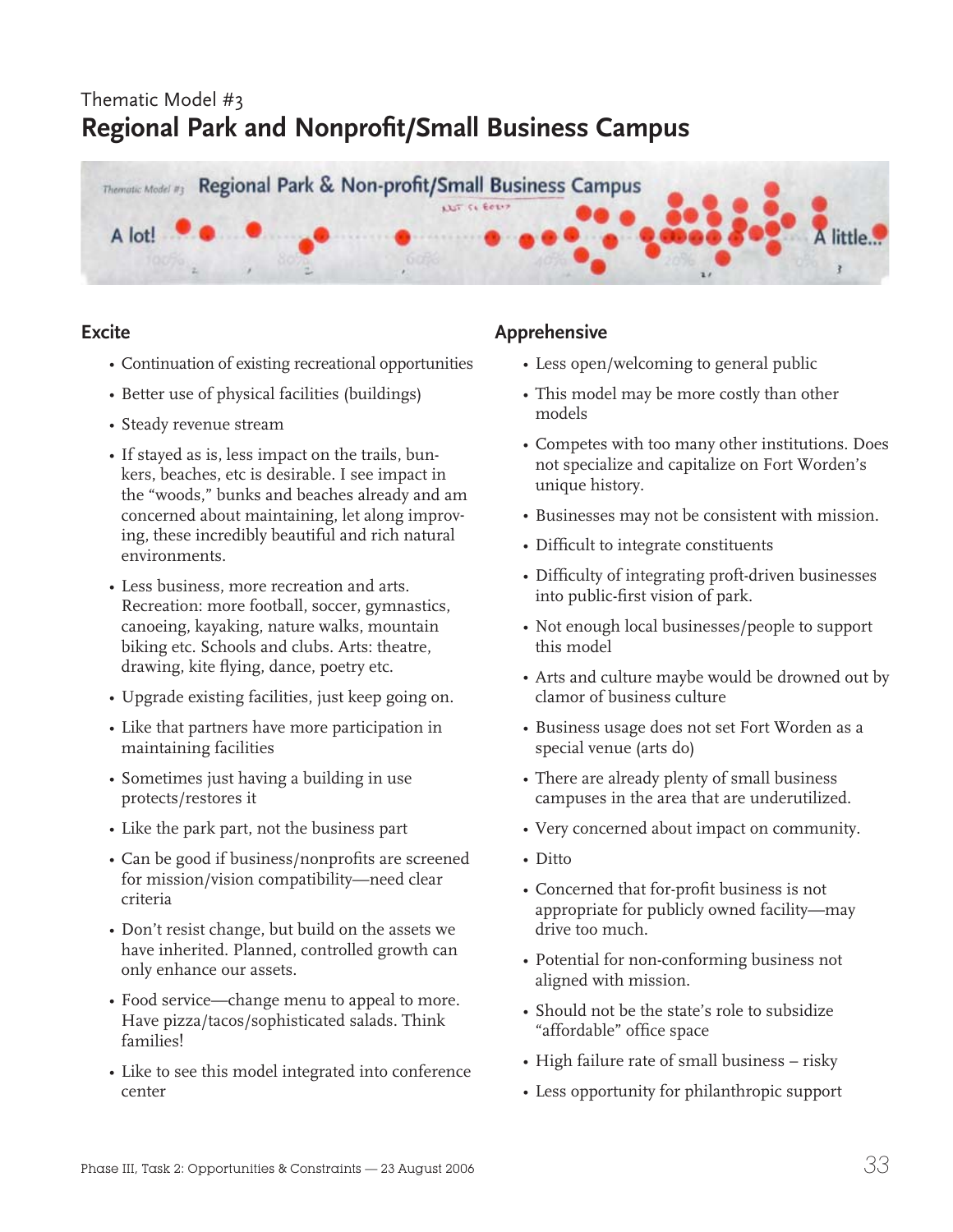## Thematic Model #4 **Fort Worden University & Education Center**



#### **Excite**

- When people think of FW, they think about learning
- Renovated dorms
- Integration of partners
- Opportunity for higher education in Port Townsend
- Word "education" is in the title •
- Expresses what is actually happening here
- Most logical framework for building usage. Creates a real campus.
- Opportunity to restore all buildings
- Idea of a people's university
- Idea of all activities around a traditional university—stimulating environment
- Marketing potential of place
- Learning languages—global education
- High level episodic focus (e.g. Goddard). Brings more people to park. Shorter-term: 1 week— Monday through Friday. (2 checks)
- Internships—integrated learning and support
- Use existing resources/integrate them/use them in educational setting (1 check)
- Exciting to have university-level options part of mix
- Coordinate with Jefferson Education Center •
- Would drive IT development •
- Beautiful place to go to school (I check)
- Possibility to have this as an "extension" campus for specific programming
- Viability for off-season use
- Use unused buildings •
- Immersive language experiences, in addition to arts experiences
- Most sensible umbrella to contain inets (??) surrounding building choices/upgrades
- How accommodate "drop-in" or day use visitors?
- Don't build more buildings
- Upgrading facilities key to all options
- Teach recreation that includes the natural environment around us
- Bring back elder hostel

- Apprehensive of "university" as too limiting a title. Too adult centered, need all ages. (3 checks)
- Does not recognize existing integration
- Worried re: 19-22 year olds—hormones. Management of students
- Concerned about ongoing "dorm situation" (I check)
- Parking situation •
- Will we have enough facilities •
- Marketing can draw too many people. Quantity vs. quality. Needs to be targeted.
- Needs for other things—medical, Laundry etc.
- Residential campus would change FWSP—limits usage (3 checks)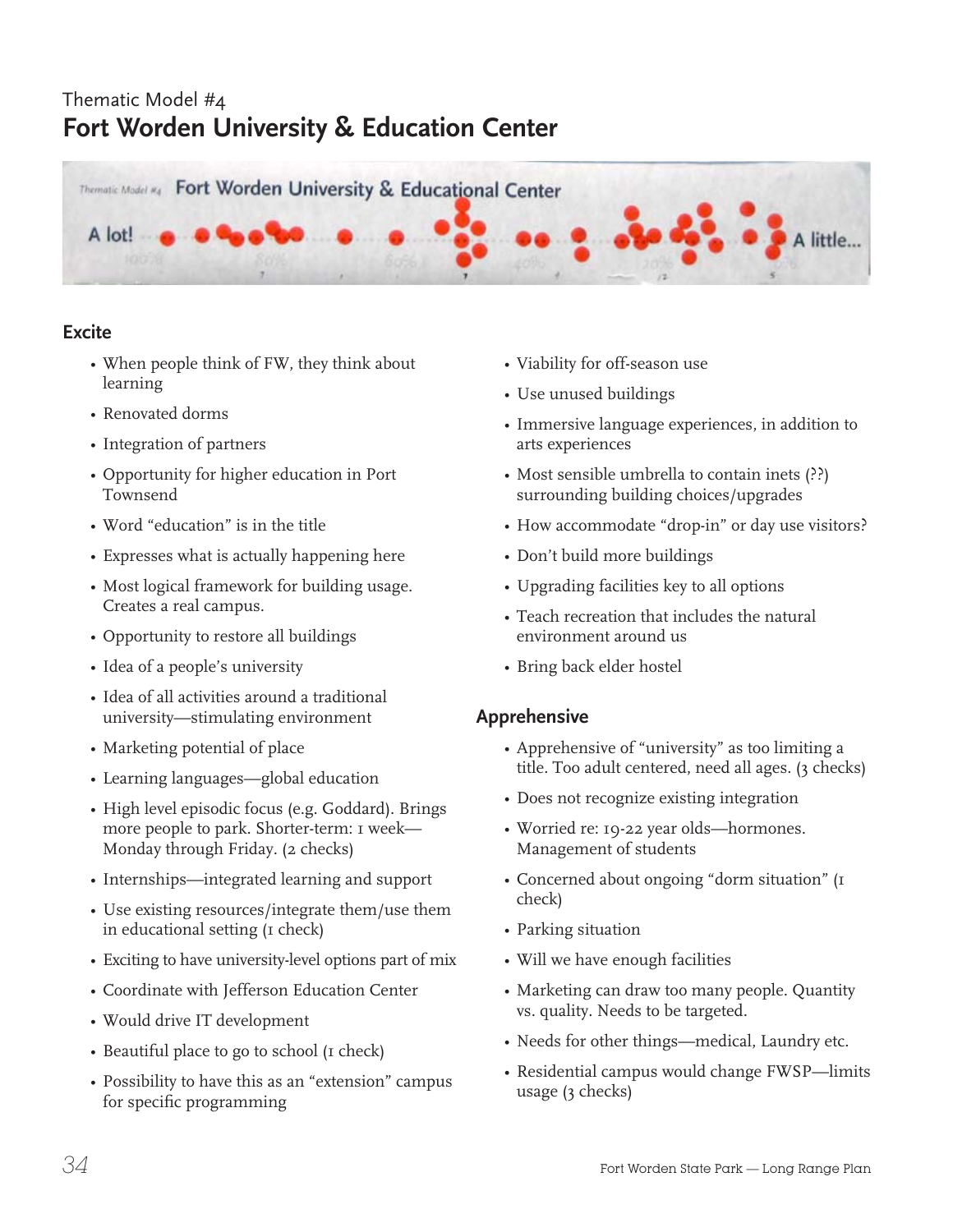#### **Apprehensive (cont.)**

- Does not stress cultural and recreational uses. •
- A lot to have to happen in the park
- Totally takes a state park out of the picture •
- Excludes all other users. And number of users. •
- University should be outside FWSP. •
- Not highest and best use of campus (residential)
- Concerns about contracting out management •
- Already more than enough "university" situations in this region. This does not create or maintain Fort Worden as a unique place.
- Impact on Fort would/could tax the dorms, parking, food and natural environment

## Thematic Model #5 **Conference and Education Center**



#### **Excite**

- Possibility to keep Fort Worden funky, "shabby-• chic"
- Opportunity to upgrade accommodations and hospitality
- Good for community bring (diverse) people to Port Townsend
- Similar to existing model. Continues and enhances existing conference function.
- Make it comfortable and affordable •
- Would like if greater opportunity for organizations already operating at Fort Worden.
- Good to fill in the off-season •
- Good revenue generator
- Could create programming niche
- Improved transportation between fort and Port Townsend should be a baseline improvement. Shuttle to get people to town—keep local businesses connected.
- All options upgrade facilities, which is good

- Fear that it could cater to 400-500 person groups—large corporations instead of small businesses.
- Large high-end groups will overwhelm public access to their park
- Too fancy-schmancy •
- Values question—how applied? Becomes meaningless
- Too business-oriented for public park (3 checks)
- Capital expenditures too great •
- Expensive to train and hire staff
- Possibly excludes other groups (like YMCA) due to cost. Keep some dorms. Keep accessible for families. (2 check)
- Keep unique state park.
- Outsourced management model
- Lack of possibility to integrate •
- Difficult to coordinate schedules of different •conferences/activities at park